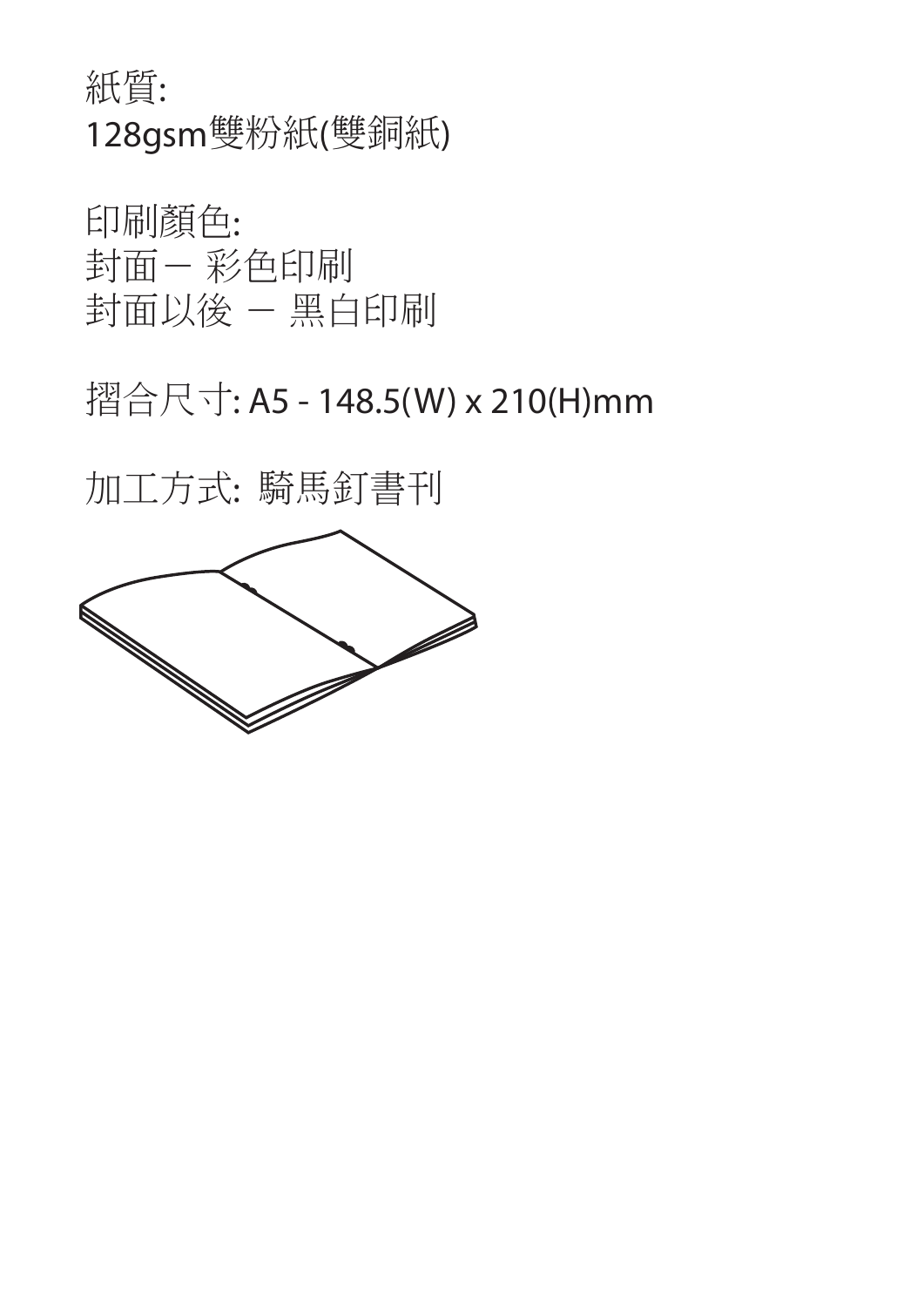# **Mabantia**



#### TECHNICAL DATA

220-240V~50/60Hz Power: 1000W 3 year guarantee Model number: BBEK1092

#### TECHNISCHE GEGEVENS

220-240V~50/60Hz Voeding: 1000W 3 jaar garantie Modelnummer: BBEK1092

## SPÉCIFICATION

220-240V~50/60Hz Puissance : 1000W 3 ans de garantie Modèle : BBEK1092

#### TECHNISCHE DATEN

220-240V~50/60Hz Spannung: 1000W 3 Jahre Garantie Modellnummer: BBEK1092 EN INSTRUCTION MANUAL STAND MIXER

- NL HANDLEIDING STAANDE MIXER
- FR NOTICE D'UTILISATION MÉLANGEUR SUR SOCLE
- DE BEDIENUNGSANLEITUNG KÜCHENMASCHINE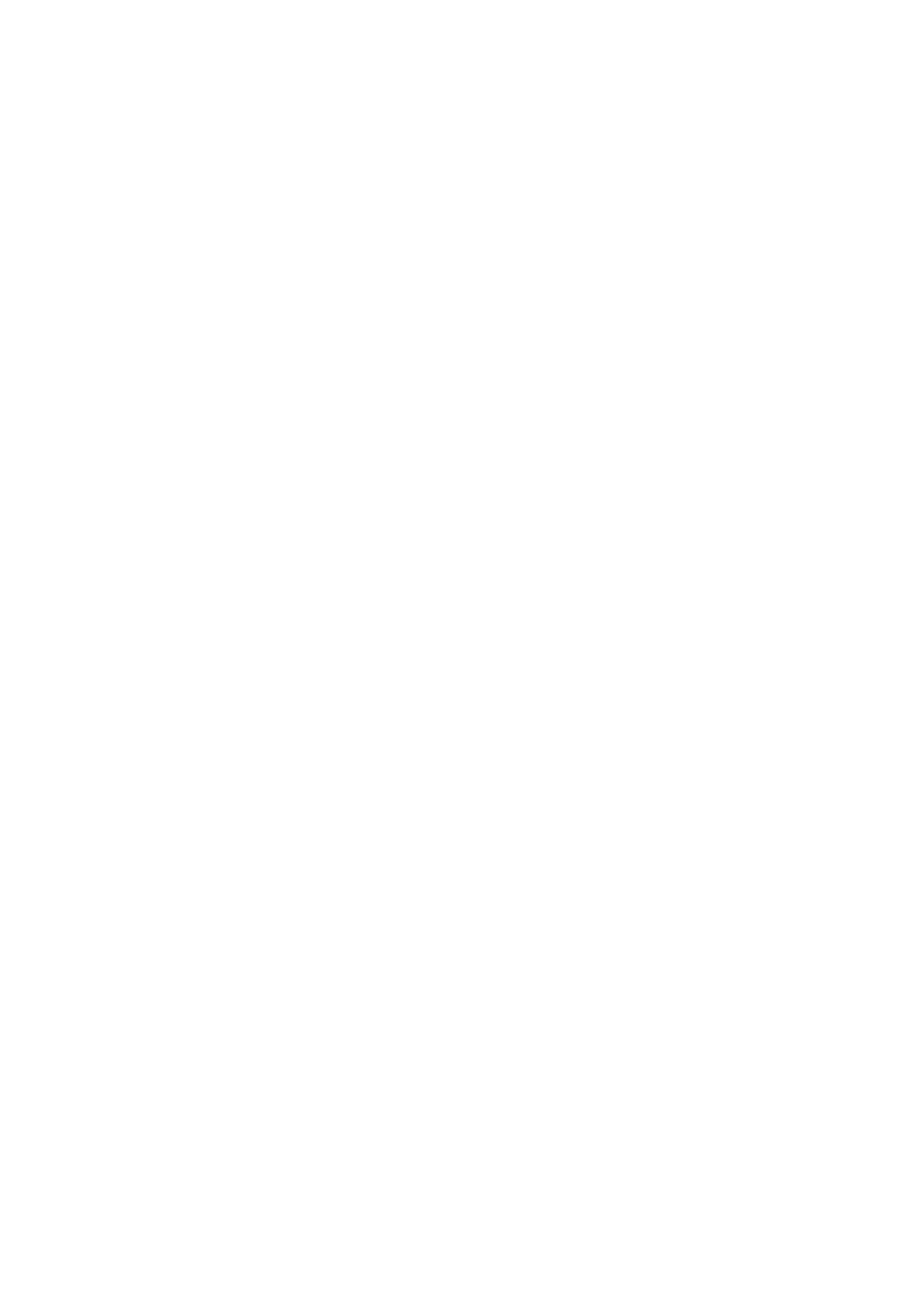## EN IMPORTANT SAFEGUARDS

- 1. Please read the information and safety advice contained in these operating instructions carefully and thoroughly before you use the Stand Mixer for the first time.
- 2. The Stand Mixer should only be used for its intended purpose.
- 3. Before use, place the Stand Mixer on a horizontal and flat surface.
- 4. Place this appliance as close as possible to the power source so that you can disconnect the plug quickly and easily.
- 5. This appliance should not be set up in close proximity to a naked flame, inflammable materials (curtains, textiles, etc.), a radiator, an oven or any other heat source.
- 6. To avoid an electric shock do not use this appliance in the vicinity of water. Do not immerse the mains lead in water or other liquid.
- 7. Do not kink or clamp the mains lead. To avoid an accident do not allow the mains lead to hang over the edge of a table or a counter.
- 8. Switch off the appliance before changing accessories or approaching parts which move in use.
- 9. Make sure that the voltage shown on the rating plate corresponds to the voltage of the mains supply. The rating plate can be found on the bottom of the motor block. The Stand Mixer may only be connected to an AC power supply (220~240V). The motor must always be switched off before the Stand Mixer is connected to the mains supply. Turn the power switch (5) to the off position.
- 10. The Stand Mixer must be operated with the type of power specified on the rating plate. If you are unsure about the details of the available power supply, ask your dealer or the local power supply company.
- 11. Unplug the appliance when not in use or before cleaning.
- 12. Do not use outdoors. This appliance is suitable for indoor use only.
- 13. Do not use the Stand Mixer when the head unit is lifted up.
- 14. During use, do not touch moving parts with your fingers.
- 15. Never operate the Stand Mixer when it is empty. Never leave the appliance unsupervised when switched on.
- 16. Repairs should only be carried out by an authorised service centre.
- 17. Do not attempt to repair the Stand Mixer yourself, as opening or removing covers will expose you to live components and other hazardous conditions.
- 18. If the supply cord is damaged, it must be replaced by the manufacturer, an authorised service centre or a similarly qualified person in order to avoid a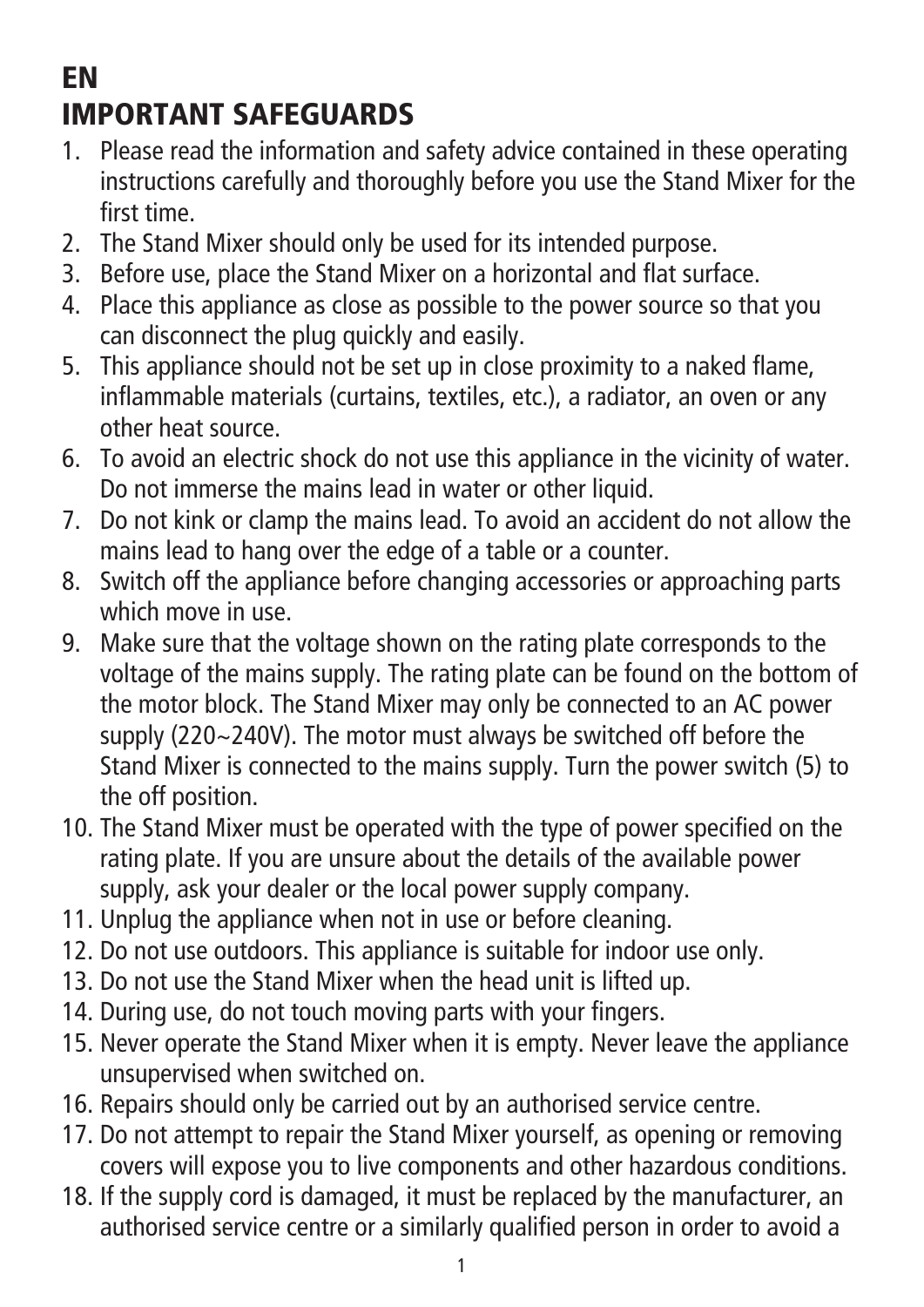hazard.

- 19. This is not a toy! Keep this appliance out of the reach of children. This appliance should be used and stored out of the reach of children.
- 20. Careful supervision is required when the appliance is used by or in the vicinity of children.
- 21. This appliance is not intended for use by persons (including children) with reduced physical, sensory, or mental capacities, or lack of experience and knowledge, unless they have been given supervision or instruction concerning use of the appliance by a person responsible for their safety.
- 22. Please note that when passing this appliance on to a third party, the operating instructions must be included.
- 23. No liability is accepted for damage due to improper use or the failure to observe the operating instructions or the safety notices.
- 24. IMPORTANT: Do not operate the mixer for more than 8 minutes (continuously) at a time.\*
- 25. Meat grinder and blender not operational on this model. Do not operate with either the grinder or blender cover open.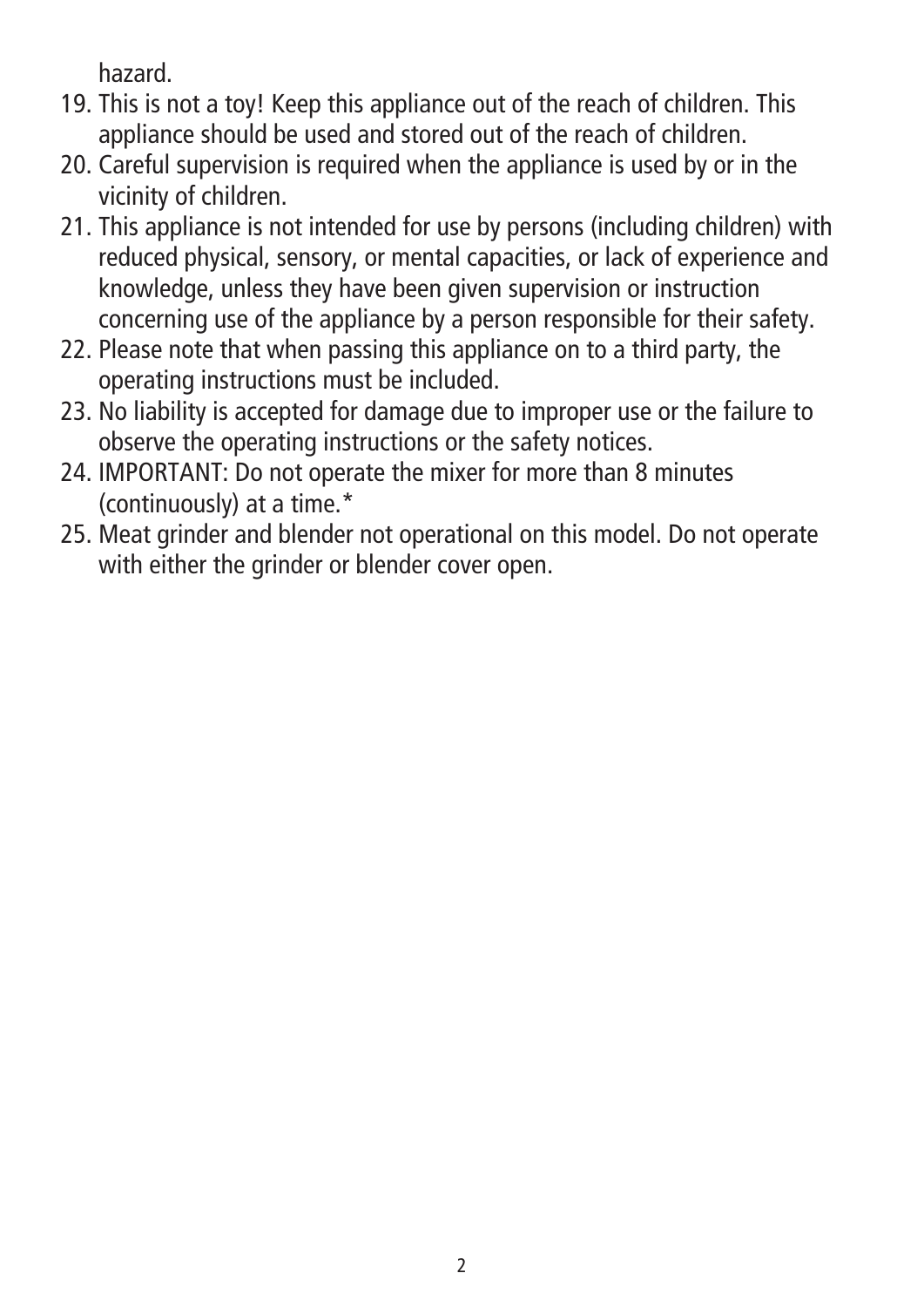#### KNOW YOUR TABLE BLENDER



- 1: Mixer blade
- 2: Large cover
- 3: Upper housing cover
- 4: Release button
- 5: Power switch
- 6: Lower housing cover
- 7: Feet
- 8: Mixing bowl
- 9: Egg whisk
- 10: Dough hook
- 11: Splash cover
- 12: Meat grinder cover\*
- 13: Blender cover\*
- \* Non functional

#### Before first use

- 1. All parts of the Stand Mixer must be thoroughly cleaned before being used for the first time. (See cleaning instructions).
- 2. Unwind the required length of cable from the cable tidy located on the base of the device and connect the device to the mains supply.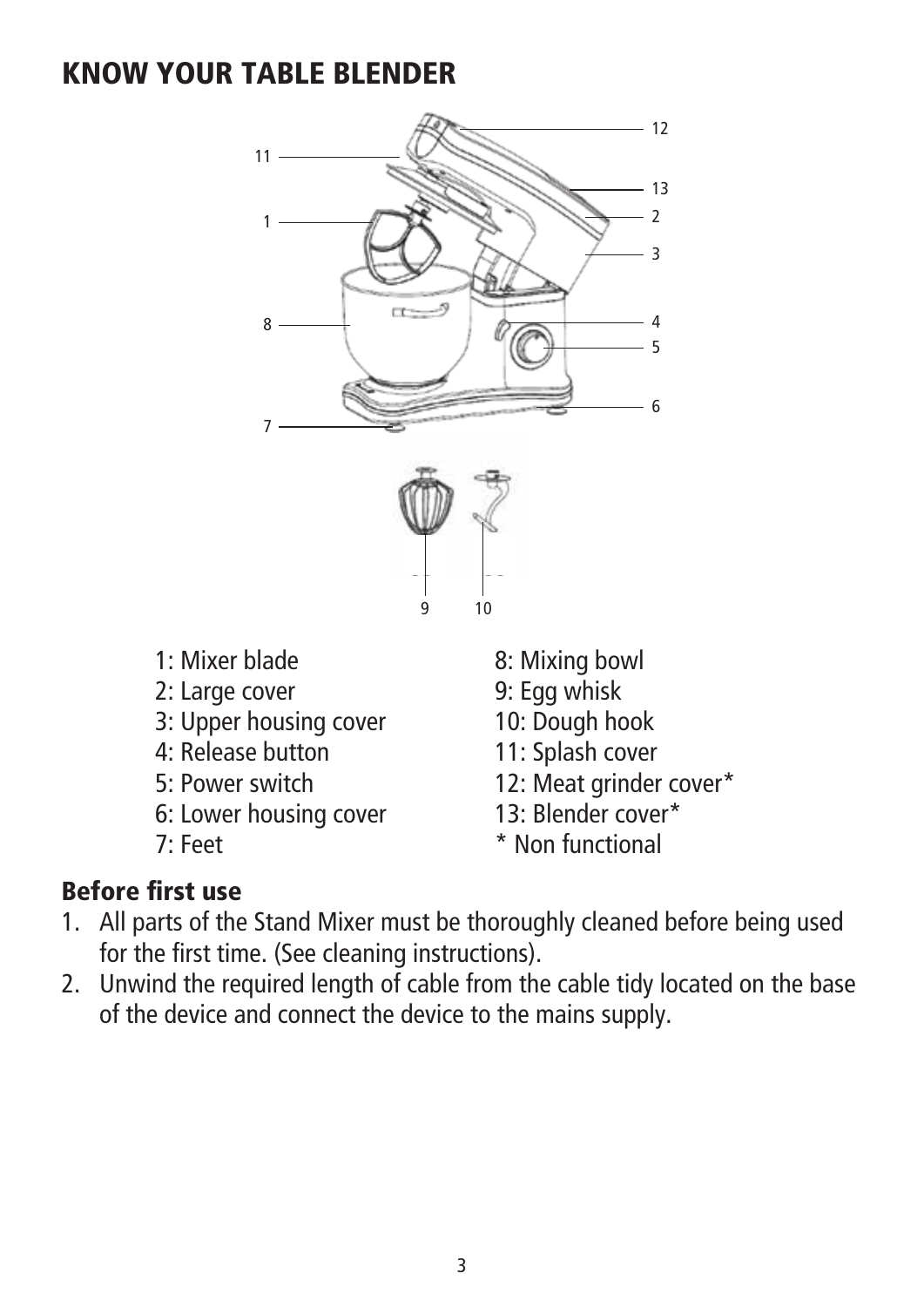## USAGE

1. Assemble and prepare all the ingredients. Open the upper housing cover (3) using the release button (4). Fig. 2/ Fig. 3

Fig. 2 Fig. 3 Fig. 4

- 2. Place the mixing bowl (8) on the device plate and turn the mixing bowl unit in an anti-clockwise direction until it is fixed. Fig. 4/ Fig. 5
- 3. Fix the dough hook (10) or the eggs whisk (9) or the mixer blade (1) onto the blade connector and rotate the blade connector clockwise until it engages firmly. Fig. 5/ Fig. 6



- 4. Turn the release button and at the same time press the upper housing cover (3) downwards. Fig. 7
- 5. Insert the power plug into the power socket. Switch the power switch to P for pulse usage and turn the switch to positions 1-8 for longer/ faster usage.
- 6. Turn the power switch (5) to the OFF position when finished.
- 7. Lift the upper housing cover (3) up by turning the release button (4) clockwise.
- 8. Remove the mixing bowl (8) from the device plate.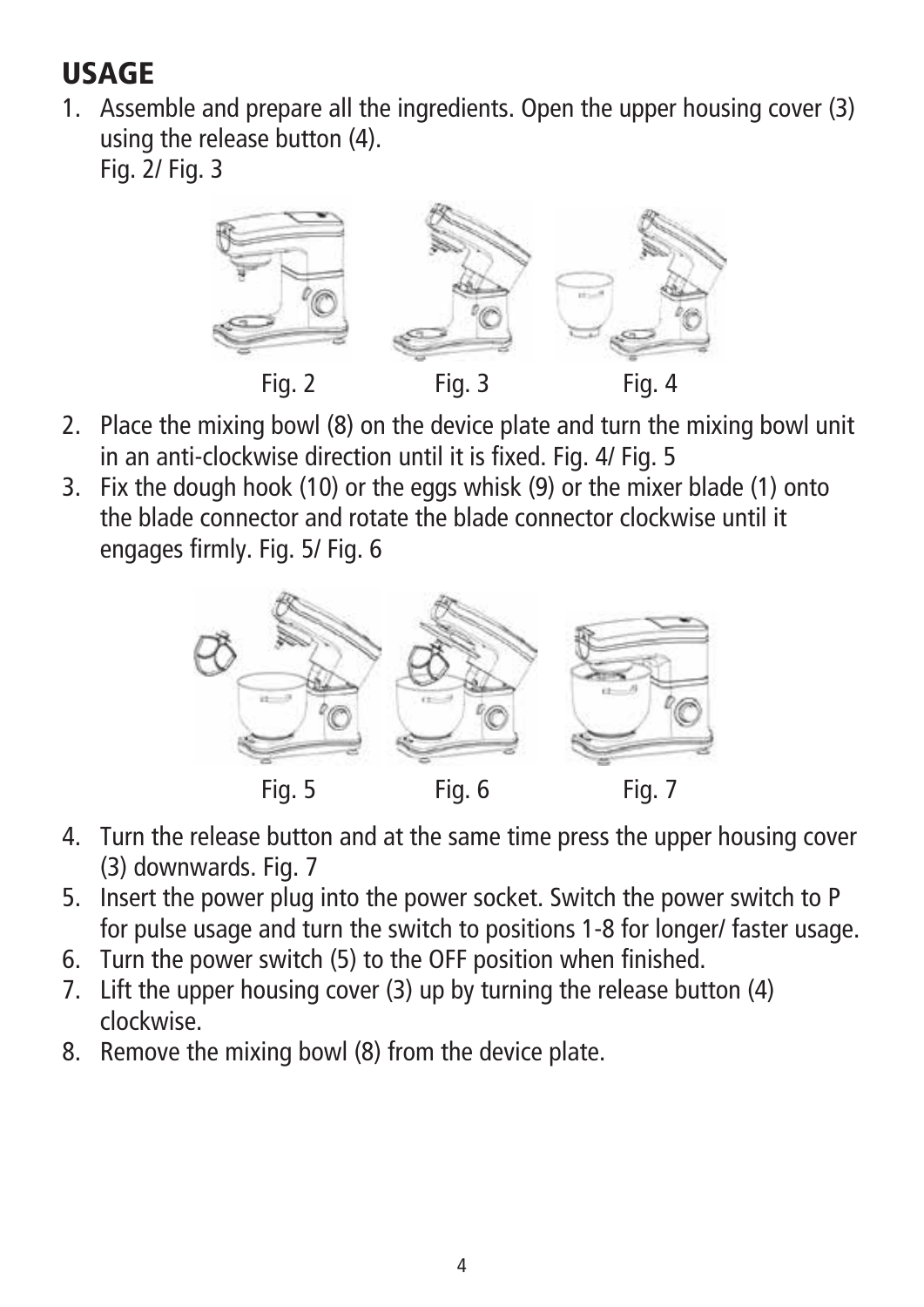## OPERATING INSTRUCTIONS

- 1. Turn the release knob clockwise and lift up the upper housing cover (3).
- 2. Put the mixing bowl (8) onto the bowl plate and turn the mixing bowl in an anti-clockwise direction. Put the ingredients to be mixed into the mixing bowl.
- 3. Insert the dough blade (10) or the egg whisk (9) or the mixer blade (1) into the blade connector then twist in a clockwise direction.
- 4. Press the upper housing cover (3) down by turning the release knob (4) in a clockwise direction.

## APPLICATIONS

#### To mix or knead dough

- 1. Use the dough hook (10).
- 2. Put flour and water in a ratio of 5 to 3 into the mixing bowl. NOTE: Do not put more than a maximum of 1000g of dry flour into the bowl.
- 3. To make dough, mix on speed 1 for 1 minute and then on speed 2 for 4 minutes.
- 4. The total amount of mixture inside the bowl must not exceed the amount indicated on the side of the bowl.
- 5. Do not mix more than a maximum of 2kg at a time.

#### Whipping egg whites or cream

- 1. Use the egg whisk (9) on speed 6-8 without stopping for about 5 minutes until the eggs are very fluffy.
- 2. Use the egg whisk to beat 250ml fresh cream on speed 6-8 without stopping for about 5 minutes until the cream is stiff.
- 3. When filling the mixing bowl with fresh milk, cream or other ingredients, please ensure that the indicated maximum is not exceeded.
- 4. A minimum of 3 and a maximum of 20 eggs may be whisked at one time.

#### Mixing shakes, cocktails or other liquids

- 1. Use the mixer blade (1) to mix liquids.
- 2. Mix the ingredients according to the recipe on speed 1 to 8 for about 5 minutes.
- 3. Do not exceed the maximum quantity indicated on the mixing bowl.
- 4. Maximum operating time is 5 minutes.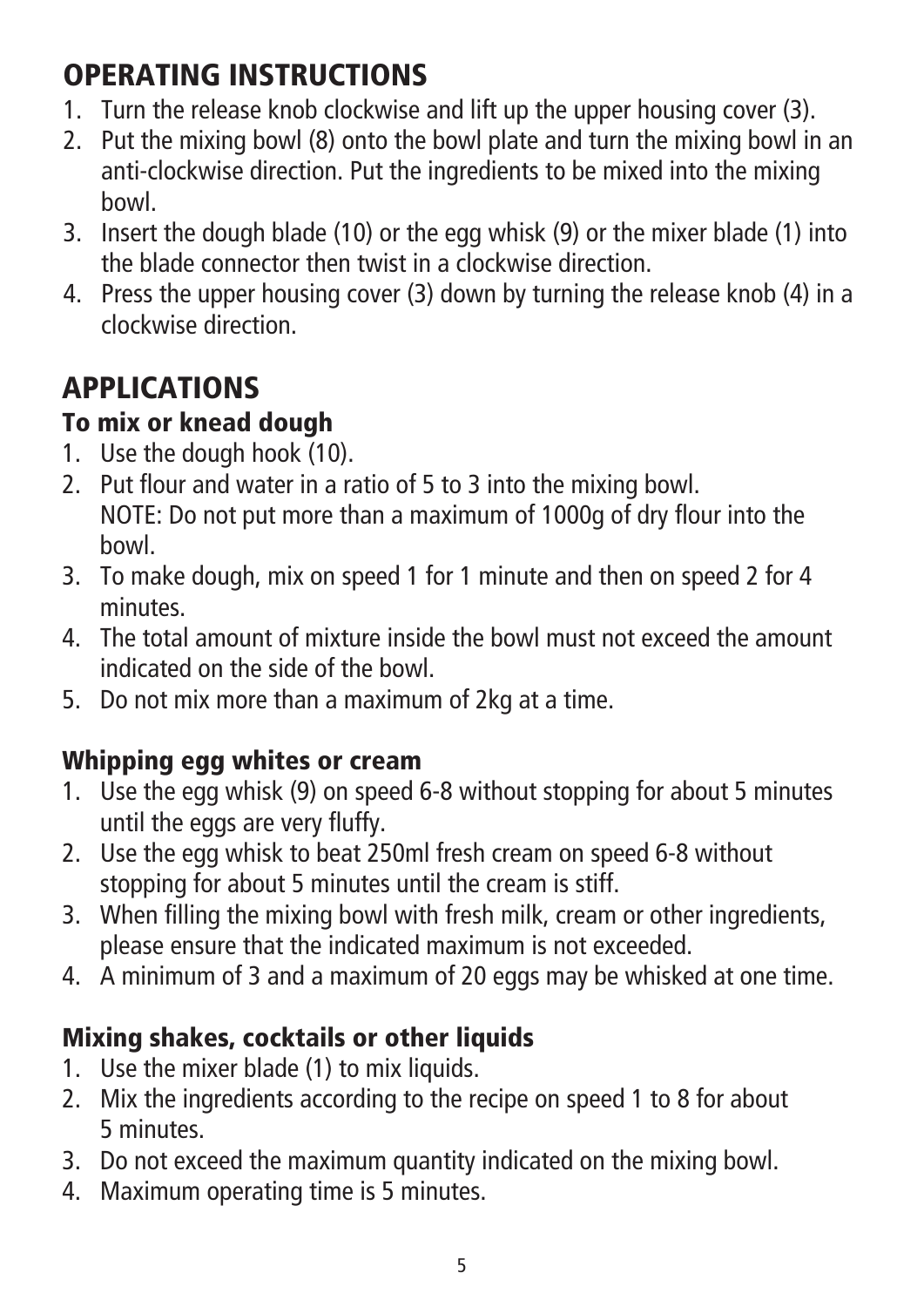#### Cleaning

- 1. Before cleaning, please ensure that the power switch (5) is turned to the off position and that the plug has been disconnected from the socket.
- 2. Allow the Stand Mixer to cool down before you start to clean it.
- 3. Clean the exterior of the the Stand Mixer with a moist cloth and mild detergent.
- 4. When cleaning the interior and exterior and protective dust cover do not use abrasive detergents or alcohol.
- 5. Do not submerge the Stand Mixer in water when cleaning it.
- 6. The dough hook (10), egg whisk (9) and mixer blade (1) are not dishwasher safe. The accessories should only be cleaned in warm water and washing-up liquid.
- 7. The mixing bowl is dishwasher safe. The bowl can also be cleaned in warm water and washing-up liquid. Do not use abrasive detergents.

## STANDARD ACCESSORIES

| <b>Stand mixer</b> | 1 <sub>pc</sub> |
|--------------------|-----------------|
| Mixing bowl        | 1pc             |
| Dough hook         | 1pc             |
| Mixer blade        | 1pc             |
| Egg whisk          | 1pc             |
| Splash guard       | 1pc             |
| User manual        | 1pc             |

## SPECIFICATIONS

Rated voltage/ Frequency: 220-240V~50/60Hz

Rated power: 1000W

Mixing bowl capacity: Max 5.2 litres

Suggested maximum operating time: 8 minutes (continuous)

\* If the unit works continuously for 10 minutes it will automatically cut out.

A reset will be required to start the machine again.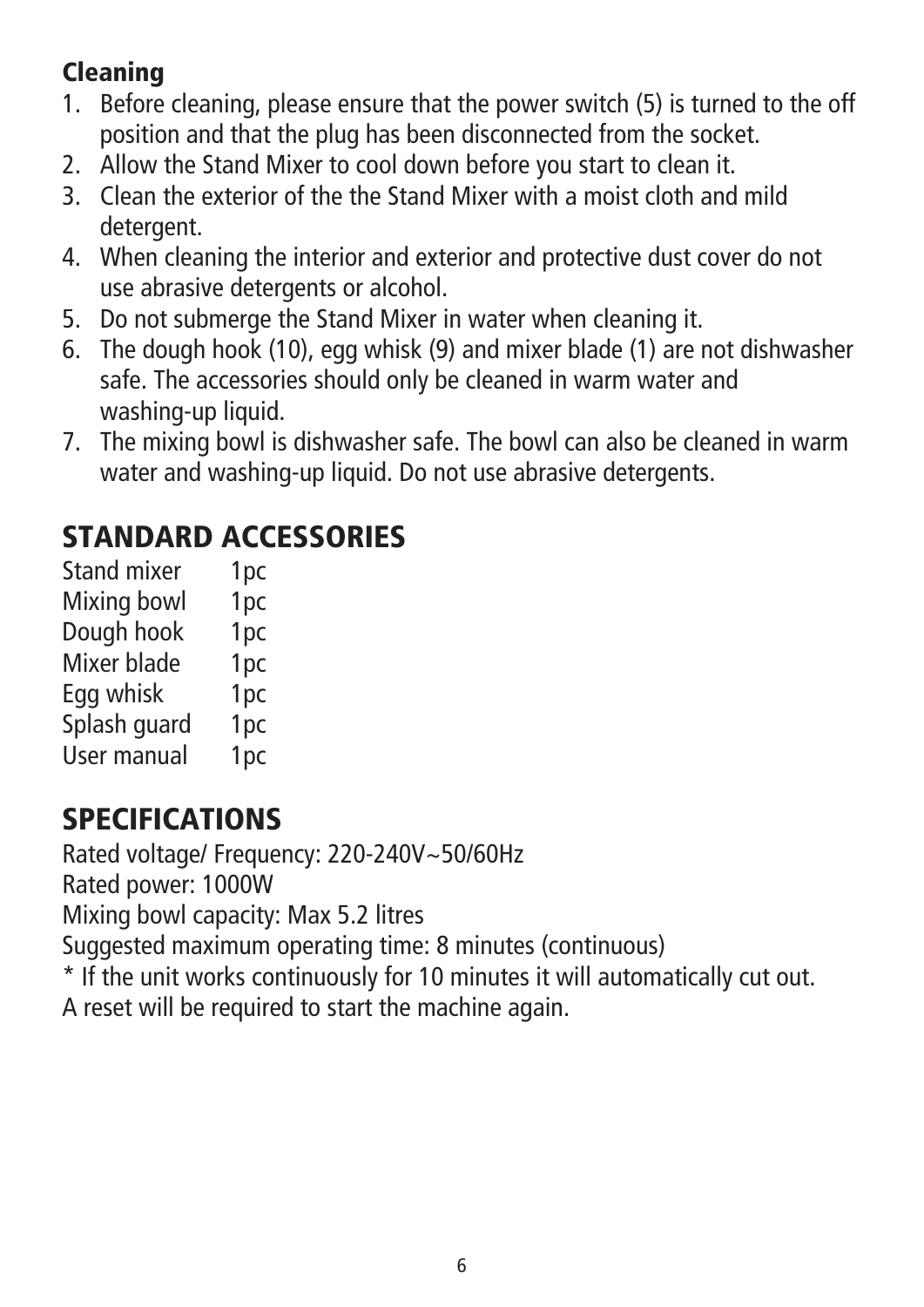## WARRANTY EXCLUSIONS

THE WARRANTY WILL ONLY BE VALID IF THE PRODUCT IS RETURNED WITH A PROOF OF PURCHASE TILL SLIP AND ORIGINAL PACKAGING. The warranty will not be valid if:

- 1. The product has not been installed, operated or maintained in accordance with the manufacturer's operating instructions provided with the product.
- 2. The product has been used for any purpose other than its intended function.
- 3. The damage or malfunction of the product is caused by any of the following:
	- Incorrect voltage
	- Accidents (including liquid or moisture damage)
	- Misuse or abuse of the product
	- Faulty or improper installation
	- Mains supply problems, including power spikes or lightning damage
	- Infestation by insects
	- Tampering or modification of the product by persons other than authorised service personnel
	- Exposure to abnormally corrosive materials
	- Insertion of foreign objects into the unit
	- Usage with accessories not pre-approved by Brabantia

Please refer to and heed all warnings and precautions in the instruction manual.

Due to continuous product development, specifications may be subject to change without prior notification.

## ENVIRONMENT FRIENDLY DISPOSAL



This marking indicates that this product should not be disposed of with other household waste. To prevent possible harm to the environment or human health from uncontrolled waste disposal, recycle it responsibly to promote the sustainable re-use of material resources. To dispose of your appliance correctly, please contact or take it to your local refuse/ recycling centre. Alternatively, contact your local council for information on your local re-use centre.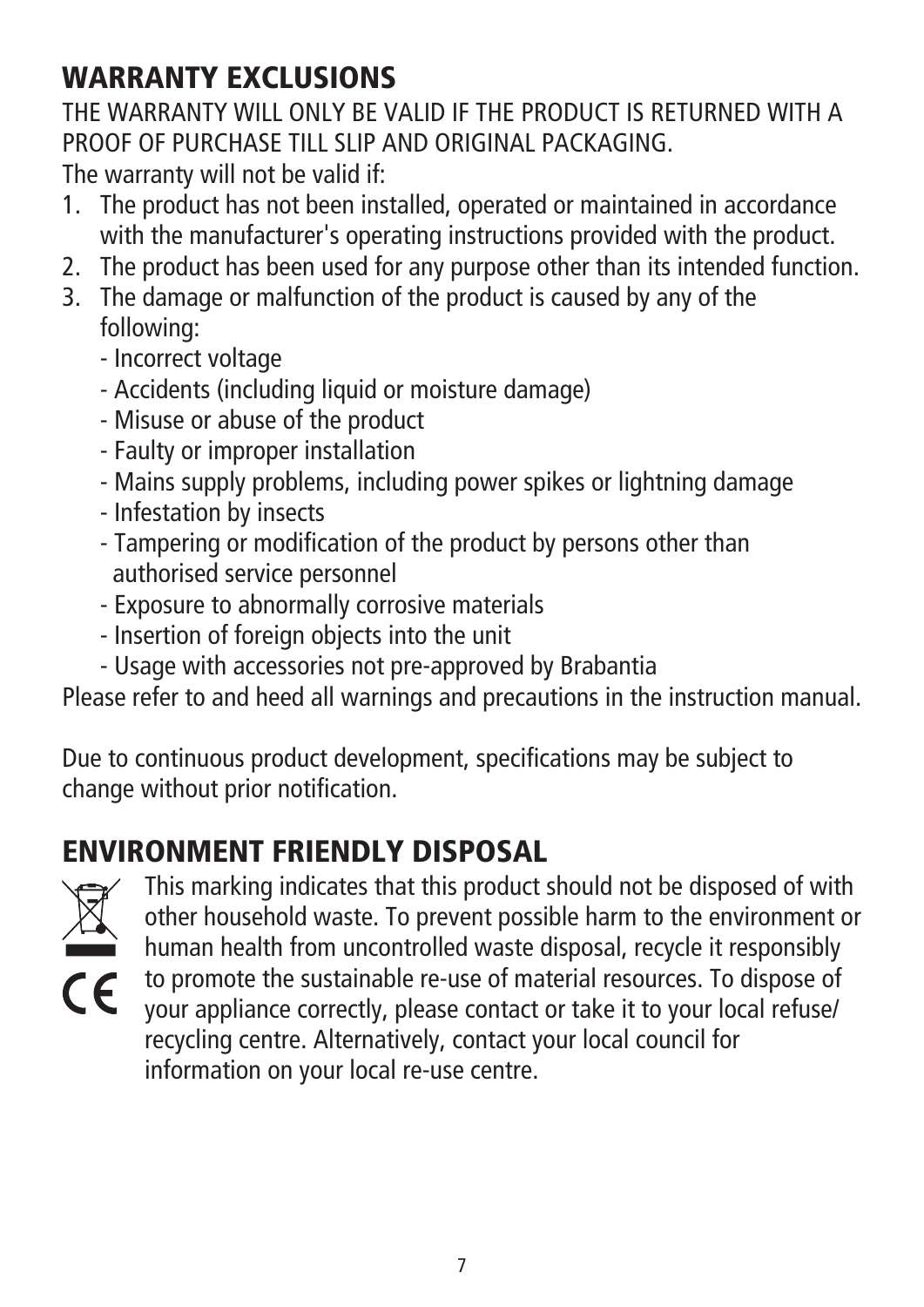## NL BELANGRIJKE VEILIGHEIDSMAATREGELEN

- 1. Lees de informatie en veiligheidsadviezen in deze gebruiksaanwijzing zorgvuldig en grondig door voordat u de staande mixer voor de eerste keer gebruikt.
- 2. De staande mixer mag alleen voor het beoogde doel worden gebruikt.
- 3. Plaats de staande mixer voor gebruik op een horizontaal en plat oppervlak.
- 4. Plaats dit apparaat zo dicht mogelijk bij het stopcontact, zodat u de stekker snel en eenvoudig kunt loskoppelen.
- 5. Dit apparaat mag niet worden geplaatst in de buurt van een open vlam, ontvlambare materialen (gordijnen, textiel, enz.), een radiator, een oven of een andere warmtebron.
- 6. Gebruik dit apparaat niet in de buurt van water om elektrische schokken te voorkomen. Dompel het netsnoer niet onder in water of een andere vloeistof.
- 7. Knik of klem het netsnoer niet. Laat het netsnoer niet over de rand van een tafel of een aanrecht hangen om een ongeluk te voorkomen.
- 8. Schakel het apparaat uit voordat u accessoires verwisselt of delen benadert die in gebruik zijn.
- 9. Zorg ervoor dat de gegevens op het typeplaatje overeenkomen met de spanning van de netvoeding. Het typeplaatje is te vinden op de onderkant van het motorblok. De staande mixer mag alleen worden aangesloten op een wisselspanning (220 ~ 240 V). De motor moet altijd worden uitgeschakeld voordat de staande mixer op de netvoeding wordt aangesloten. Zet de aan/uit-schakelaar (5) in de uit-stand.
- 10. De staande mixer moet worden gebruikt met het type voeding aangegeven op het typeplaatje. Als u twijfelt over de gegevens van de beschikbare voeding, neem dan contact op met uw leverancier of het plaatselijke energiebedrijf.
- 11. Haal de stekker uit het stopcontact wanneer het apparaat niet in gebruik is of voordat u gaat reinigen.
- 12. Niet buitenshuis gebruiken. Dit apparaat is uitsluitend geschikt voor gebruik binnenshuis.
- 13. Gebruik de staande mixer niet wanneer de hoofdeenheid is opgetild.
- 14. Raak tijdens gebruik geen bewegende delen aan met uw vingers.
- 15. Gebruik de staande mixer nooit als deze leeg is. Laat het apparaat nooit onbeheerd achter wanneer deze is ingeschakeld.
- 16. Reparaties mogen alleen door een erkend servicecentrum worden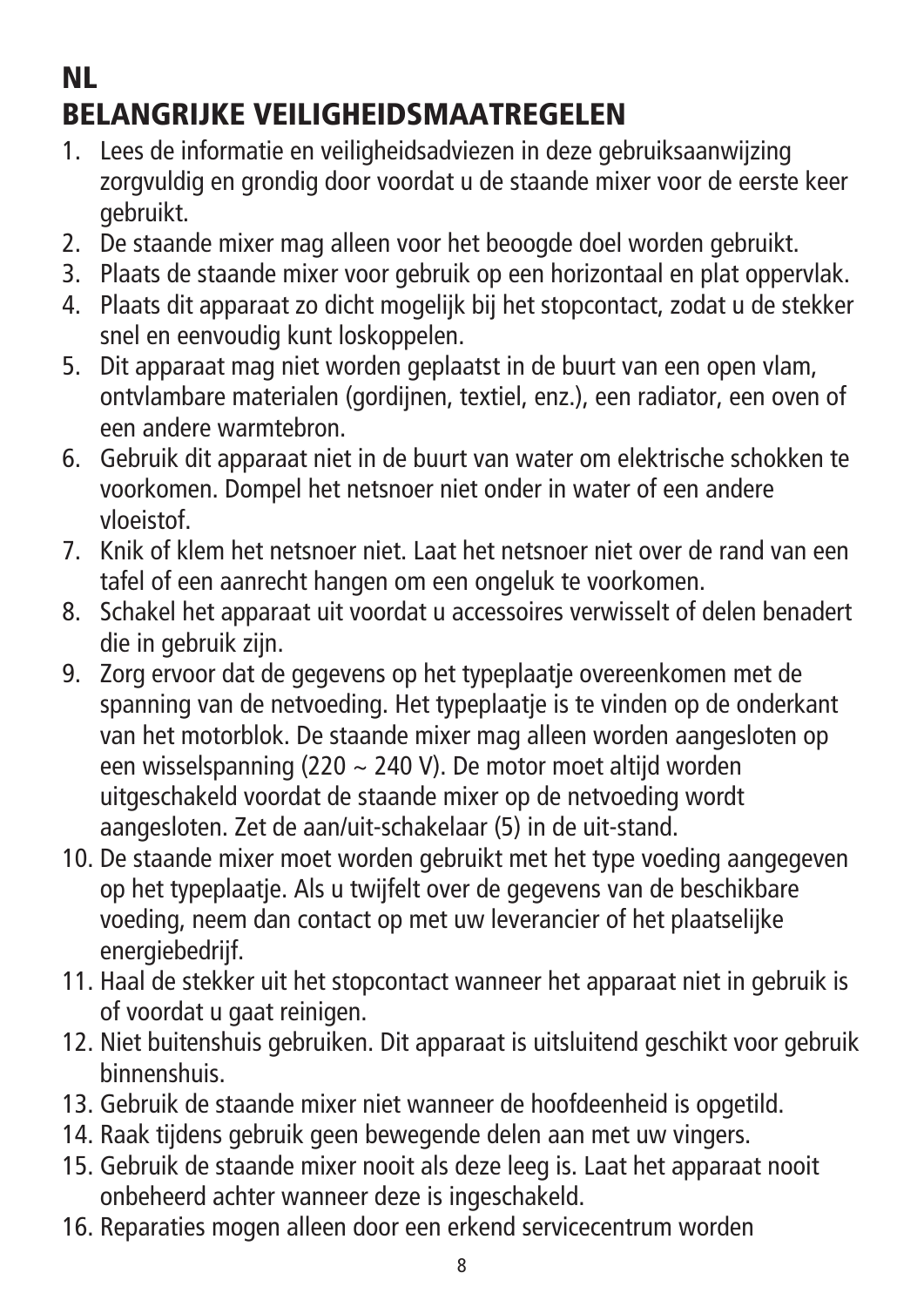uitgevoerd.

- 17. Probeer de staande mixer niet zelf te repareren. Door het openen of verwijderen van de deksels kunt u worden blootgesteld aan onder spanning staande componenten en andere gevaarlijke omstandigheden.
- 18. Als het netsnoer is beschadigd dient het ter voorkoming van gevaar door de fabrikant, een erkend servicecentrum of een vergelijkbaar bevoegde persoon te worden vervangen.
- 19. Dit is geen speelgoed! Houd dit apparaat buiten bereik van kinderen. Dit apparaat dient buiten bereik van kinderen te worden gebruikt en opgeborgen.
- 20. Zorgvuldig toezicht is vereist wanneer het apparaat wordt gebruikt door of in de buurt van kinderen.
- 21. Dit apparaat mag niet worden gebruikt door personen (waaronder kinderen) met beperkte fysieke, zintuiglijke of mentale mogelijkheden, of door personen met gebrek aan ervaring en kennis, tenzij deze onder toezicht staan of instructies hebben gekregen van een voor hun veiligheid verantwoordelijk persoon.
- 22. Houdt er rekening mee dat wanneer dit apparaat aan derden wordt gegeven, dat de gebruiksaanwijzing moet worden meegeleverd.
- 23. Er is geen aansprakelijkheid voor schade als gevolg van onjuist gebruik of het niet naleven van de bedieningsinstructies of de veiligheidsaanwijzingen.
- 24. BELANGRIJK: Gebruik de mixer niet langer dan 8 minuten (continu) per keer.
- 25. Het apparaat zal automatisch uitschakelen als het gedurende 10 minuten zonder onderbreking werkt.
- 26. De staande mixer is alleen bedoeld voor huishoudelijk gebruik en mag niet gebruikt worden voor commerciële doeleinden.
- 27. De vleesmolen en de blender zijn op dit model niet beschikbaar. Gebruik het apparaat niet met het deksel van de molen of blender open.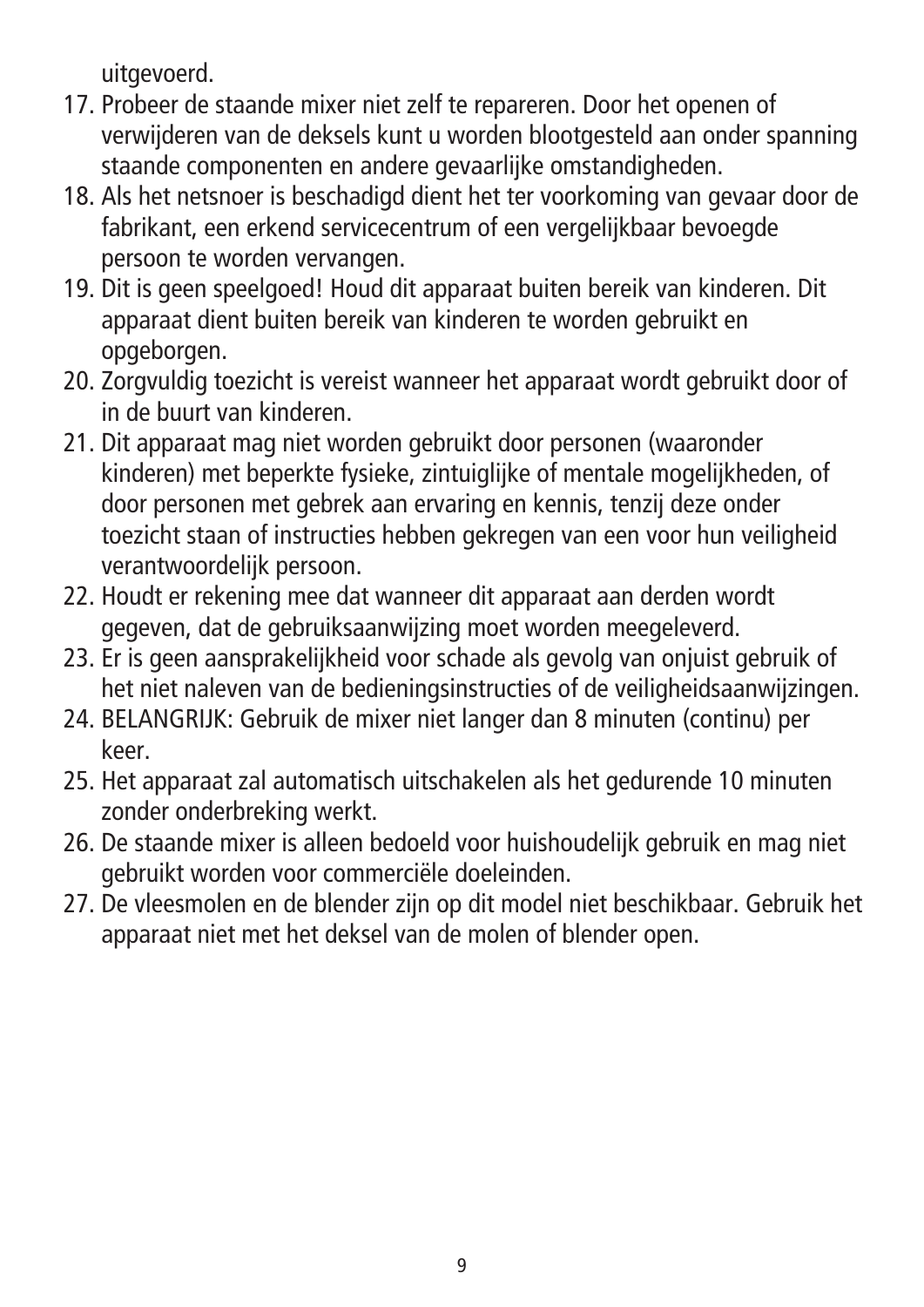#### MAAK KENNIS MET DE STAANDE MIXER



- 1: Mixerblad
- 2: Groot deksel
- 3: Deksel van de bovenste behuizing
- 4: Ontgrendelknop
- 5: Aan/uit-schakelaar
- 6: Deksel van de onderste behuizing
- 7: Voetje

#### Voor het eerste gebruik

- 1. Alle delen van de staande mixer moeten grondig worden gereinigd voordat ze voor de eerste keer worden gebruikt. (Zie reinigingsinstructies).
- 2. Rol de benodigde kabellengte af van de snoergoot die zich aan de onderkant van het apparaat bevindt en sluit het apparaat aan op het stopcontact.
- 8: Mengkom
- 9: Eierklopper
- 10: Deeghaak
- 11: Spatdeksel
- 12: Deksel voor vleesmolen\*
- 13: Deksel voor mixer\*
- \* Niet functioneel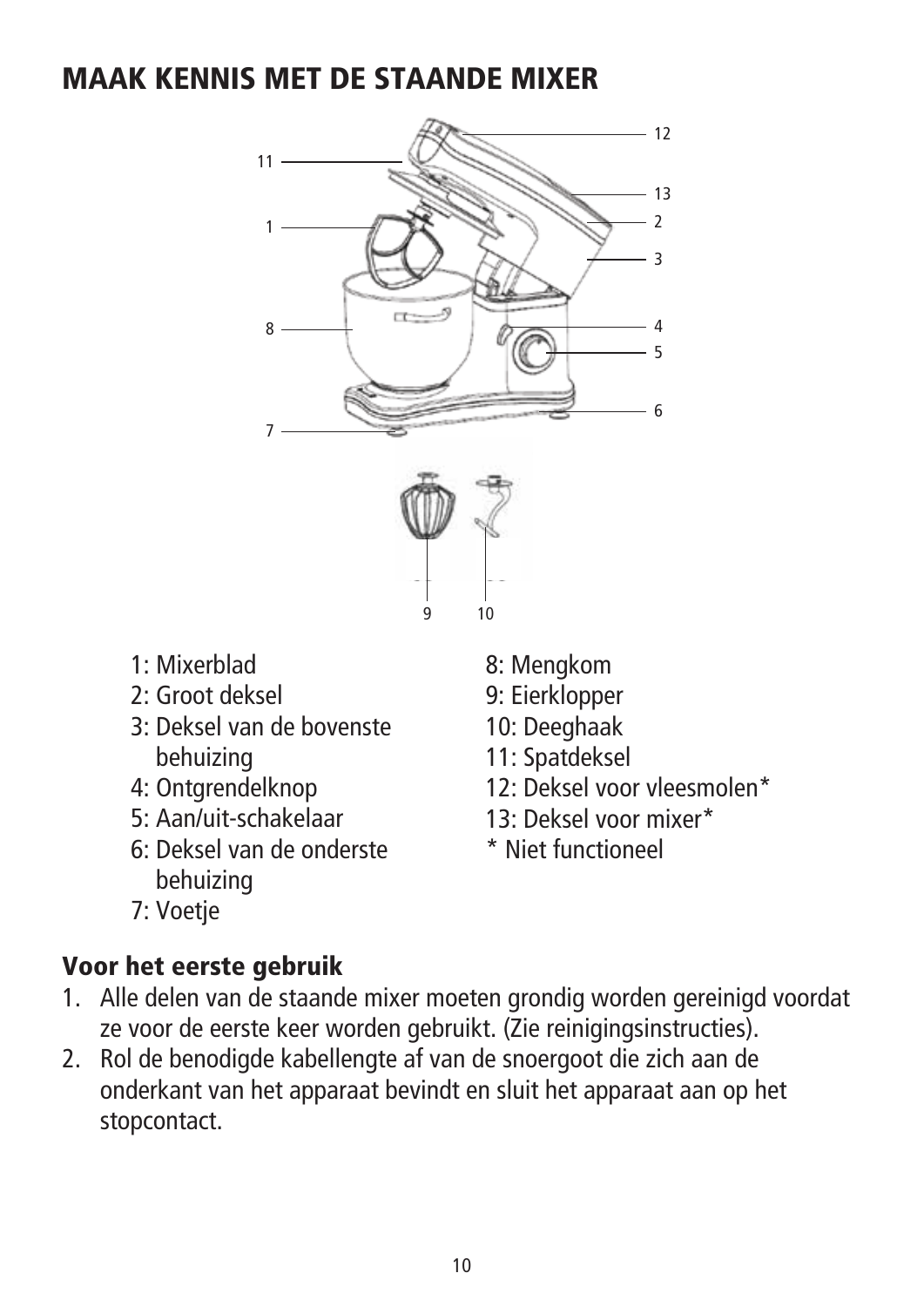#### **GEBRUIK**

1. Assembleer en bereid alle ingrediënten voor. Open het deksel van de bovenste behuizing (3) met behulp van de ontgrendelknop (4). Afb. 2/Afb. 3



- 2. Plaats de mengkom (8) op de plaat van het apparaat en draai de mengkom linksom totdat deze vastzit. Afb. 4/Afb. 5
- 3. Bevestig de deeghaak (10) of de eierklopper (9) of het mixerblad (1) op de bladconnector en draai de bladconnector rechtsom totdat deze stevig vastzit. Afb. 5/Afb. 6



- 4. Draai aan de ontgrendelknop en druk tegelijkertijd het deksel van de bovenste behuizing (3) naar beneden. Afb. 7
- 5. Steek de stekker in het stopcontact. Zet de aan/uit-schakelaar op P voor pulsgebruik en zet de schakelaar in de stand 1-8 voor langer/sneller gebruik.
- 6. Zet de aan/uit-schakelaar (5) in de uit-stand wanneer u klaar bent.
- 7. Til het deksel van de bovenste behuizing (3) omhoog door de ontgrendelknop (4) rechtsom te draaien.
- 8. Verwijder de mengkom (8) van de apparaatplaat.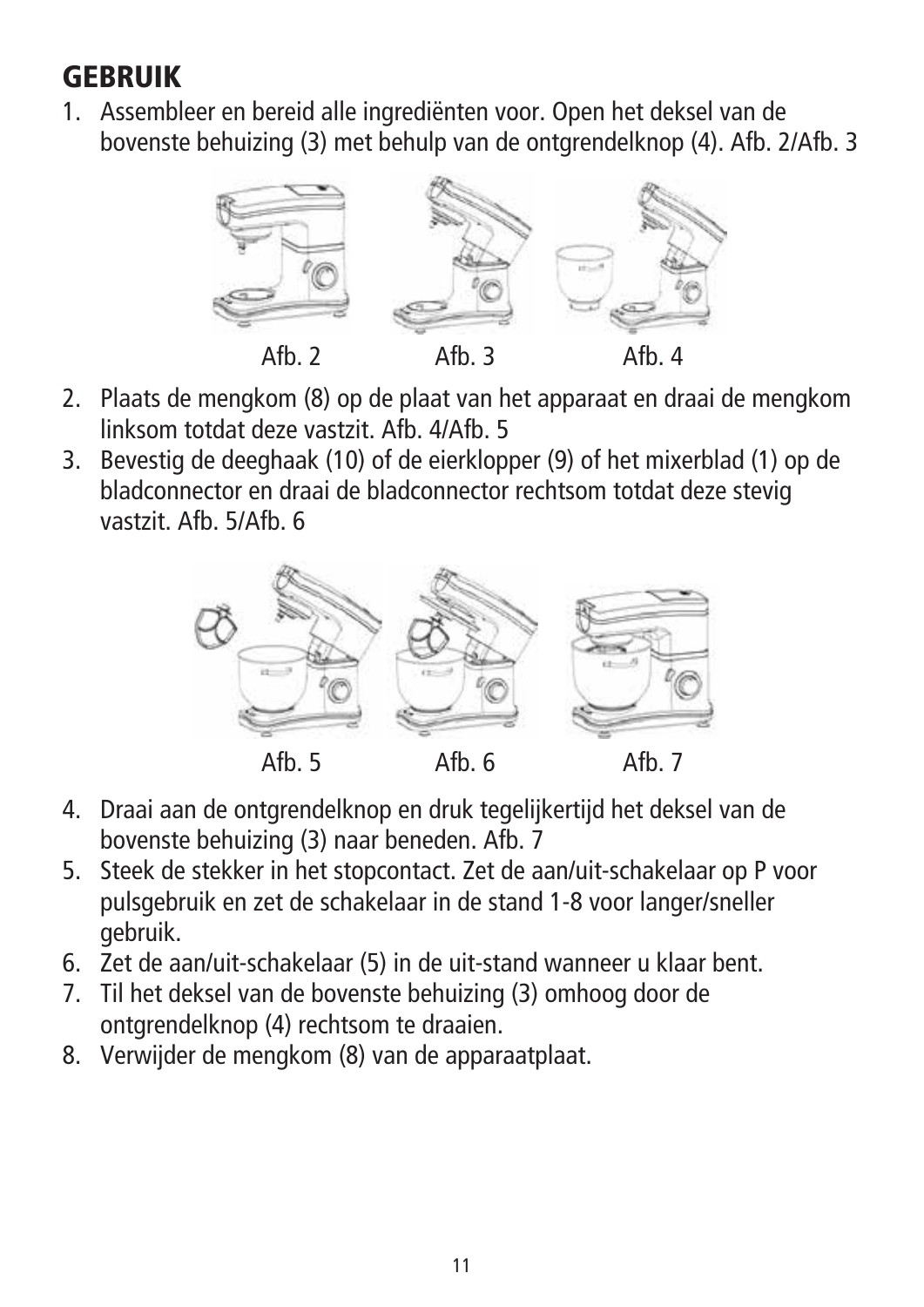## BEDIENINGSINSTRUCTIES

- 1. Draai de ontgrendelknop rechtsom en til het deksel van de bovenste behuizing (3) omhoog.
- 2. Plaats de mengkom (8) op de komplaat en draai de mengkom linksom. Plaats de te mengen ingrediënten in de mengkom.
- 3. Steek het deegblad (10) of de eierklopper (9) of het mixerblad (1) in de bladconnector en draai deze vervolgens rechtsom.
- 4. Druk het deksel van de bovenste behuizing (3) naar beneden door de ontgrendelknop (4) rechtsom te draaien.

## TOEPASSINGEN

#### Het mengen of kneden van deeg

- 1. Gebruik de deeghaak (10).
- 2. Plaats bloem en water in een verhouding van 5 tot 3 in de mengkom. OPMERKING: Plaats niet meer dan een maximum van 1000 g bloem in de kom.
- 3. Om deeg te maken, meng op snelheid 1 gedurende 1 minuut en dan op snelheid 2 gedurende 4 minuten.
- 4. De totale hoeveelheid van het mengsel in de kom mag de op de zijkant van de kom aangegeven hoeveelheid niet overschrijden.
- 5. Meng niet meer dan 2 kg tegelijk.

#### Eiwit of room kloppen

- 1. Gebruik de eierklopper (9) op snelheid 6-8 gedurende 5 minuten zonder te stoppen totdat de eieren erg luchtig zijn.
- 2. Gebruik de eierklopper om 250 ml verse room te kloppen op snelheid 6-8 gedurende 5 minuten zonder te stoppen totdat de room stijf is.
- 3. Wanneer de mengkom met verse melk, room of andere ingrediënten wordt gevuld, zorg er dan voor dat het aangegeven maximum niet wordt overschreden.
- 4. Minimaal 3 en maximaal 20 eieren mogen in één keer worden geklopt.

#### Shakes, cocktails of andere vloeistoffen mengen

- 1. Gebruik het mixerblad (1) om vloeistoffen te mengen.
- 2. Meng de ingrediënten volgens het recept op snelheid 1 tot 8 gedurende 5 minuten.
- 3. Overschrijd niet de op de mengkom aangegeven hoeveelheid.
- 4. De maximale werkingstijd is 5 minuten.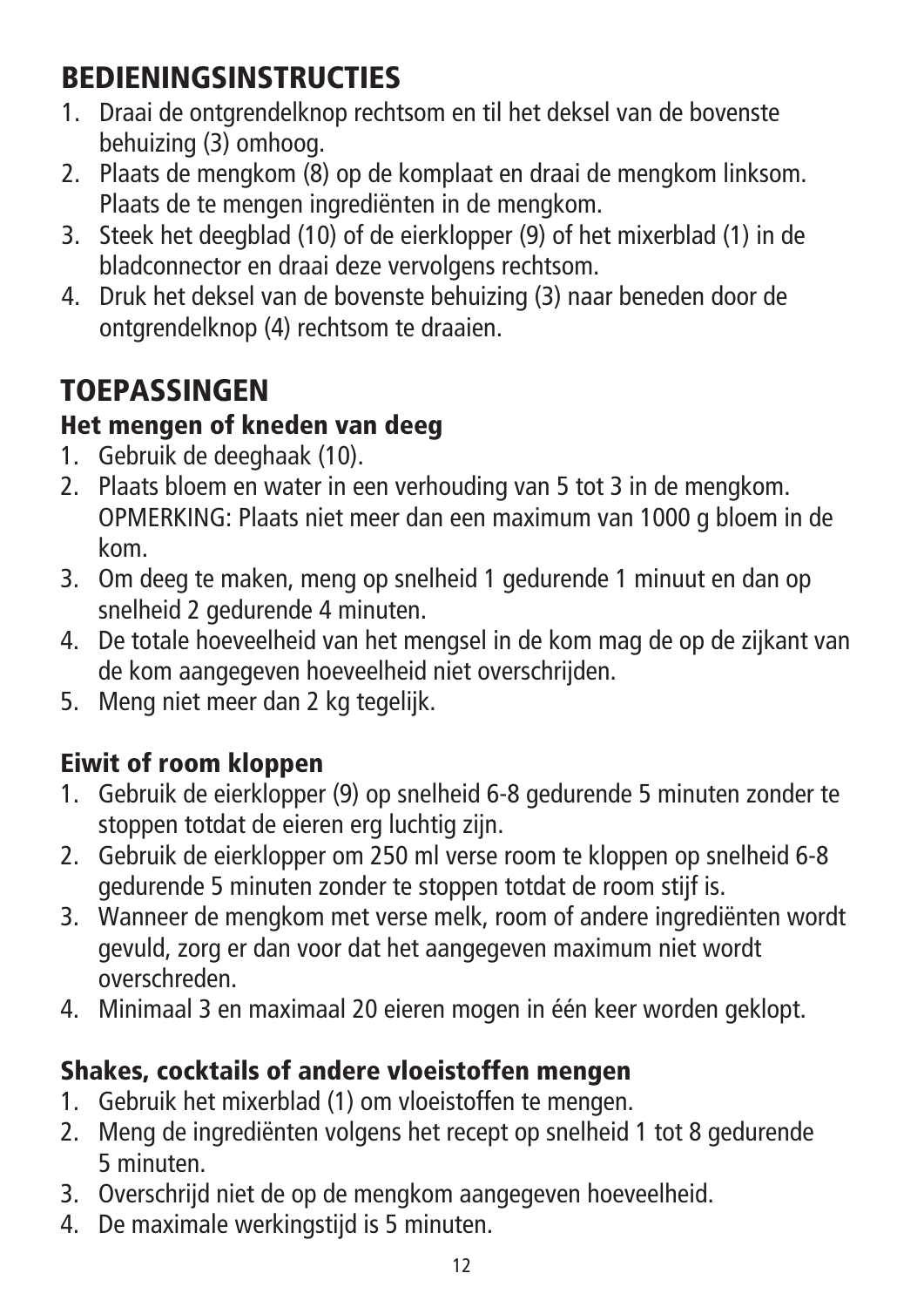#### Reinigen

- 1. Controleer voor het reinigen of de aan/uit-schakelaar (5) in de uit-stand staat en dat de stekker uit het stopcontact is gehaald.
- 2. Laat de staande mixer afkoelen voordat u deze reinigt.
- 3. Reinig de buitenkant van de staande mixer met een vochtige doek en een mild reinigingsmiddel.
- 4. Gebruik voor het reinigen van de binnen- en buitenkant en de beschermende stofkap geen schurende reinigingsmiddelen of alcohol.
- 5. Dompel de staande mixer niet onder in water om deze te reinigen.
- 6. De deeghaak (10), de eierklopper (9) en het mixerblad (1) zijn niet vaatwasserbestendig. De accessoires mogen alleen met warm water en afwasmiddel worden gereinigd.
- 7. De mengkom is vaatwasserbestendig. De kom kan ook met warm water en afwasmiddel worden gereinigd. Gebruik geen schurende reinigingsmiddelen.

#### STANDAARD ACCESSOIRES

| 1 stuks |
|---------|
| 1 stuks |
| 1 stuks |
| 1 stuks |
| 1 stuks |
| 1 stuks |
| 1 stuks |
|         |

## SPECIFICATIES

Nominale spanning/Frequentie: 220-240 V~50/60 Hz

Nominaal vermogen: 1000 W

Capaciteit mengkom: Max. 5,2 liter

Aanbevolen maximale werkingstijd: 8 minuten (continu)

\* Het apparaat zal automatisch uitschakelen als het gedurende 10 minuten zonder onderbreking werkt.

Een reset is noodzakelijk om het apparaat weer te starten.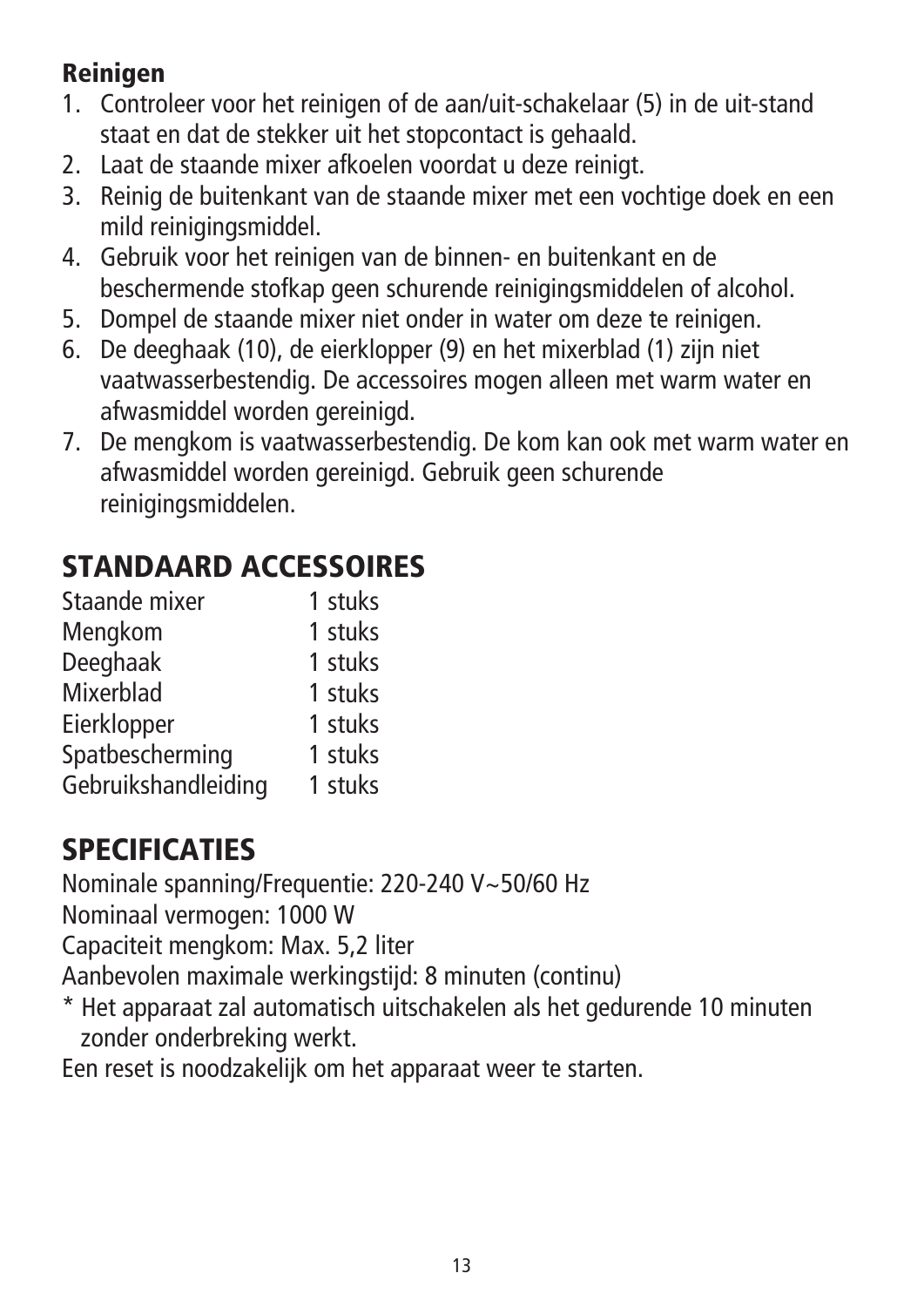## GARANTIEVOORWAARDEN

DE GARANTIE IS ALLEEN GELDIG ALS HET PRODUCT WORDT GERETOURNEERD MET HET AANKOOPBEWIJS EN IN DE ORIGINELE VERPAKKING De garantie vervalt als:

- 1. Het product niet is geïnstalleerd, gebruikt of onderhouden volgens de gebruikersinstructies van de fabrikant die zijn meegeleverd bij het product.
- 2. Het product gebruikt is voor andere doeleinden dan de bedoelde functie.
- 3. De schade of het defect aan het product is veroorzaakt door het volgende:
	- Onjuiste spanning
	- Ongelukken (inclusief vloeibare of vochtschade)
	- Misbruik van het product
	- Onjuiste installatie
	- Problemen met de netvoeding, inclusief stroompieken of schade door bliksem
	- Besmetting door insecten
	- Sabotage of aanpassen van het product door personen die hierin niet gespecialeerd zijn
	- Blootstelling aan abnormaal bijtende materialen
	- Plaatsen van onbekende objecten in de eenheid
	- Gebruik van accessoires die niet vooraf zijn goedgekeurd door Brabantia

Gelieve alle waarschuwingen en voorzorgsmaatregelen in de handleiding te raadplegen en in acht te nemen.

Door voortdurende productontwikkelingen kunnen specificaties worden gewijzigd zonder voorafgaand bericht.

## MILIEUVRIENDELIJKE AFVALVERWERKING



Dit etiket geeft aan dat dit product niet moet worden weggegooid met ander huishoudelijk afval. Om mogelijke schade aan het milieu of gezondheid door ongecontroleerde afvalverwijdering te voorkomen dient het apparaat verantwoordelijk gerecycled te worden om het hergebruik van materiële bronnen te stimuleren. Voor meer informatie over het weggooien van uw apparaat, dient u contact op te nemen met uw lokale afvalverwerkingsbedrijf. Of neem contact op met de lokale gemeente voor meer informatie over uw lokale kringloop. Laat dit product milieuvriendelijk recyclen.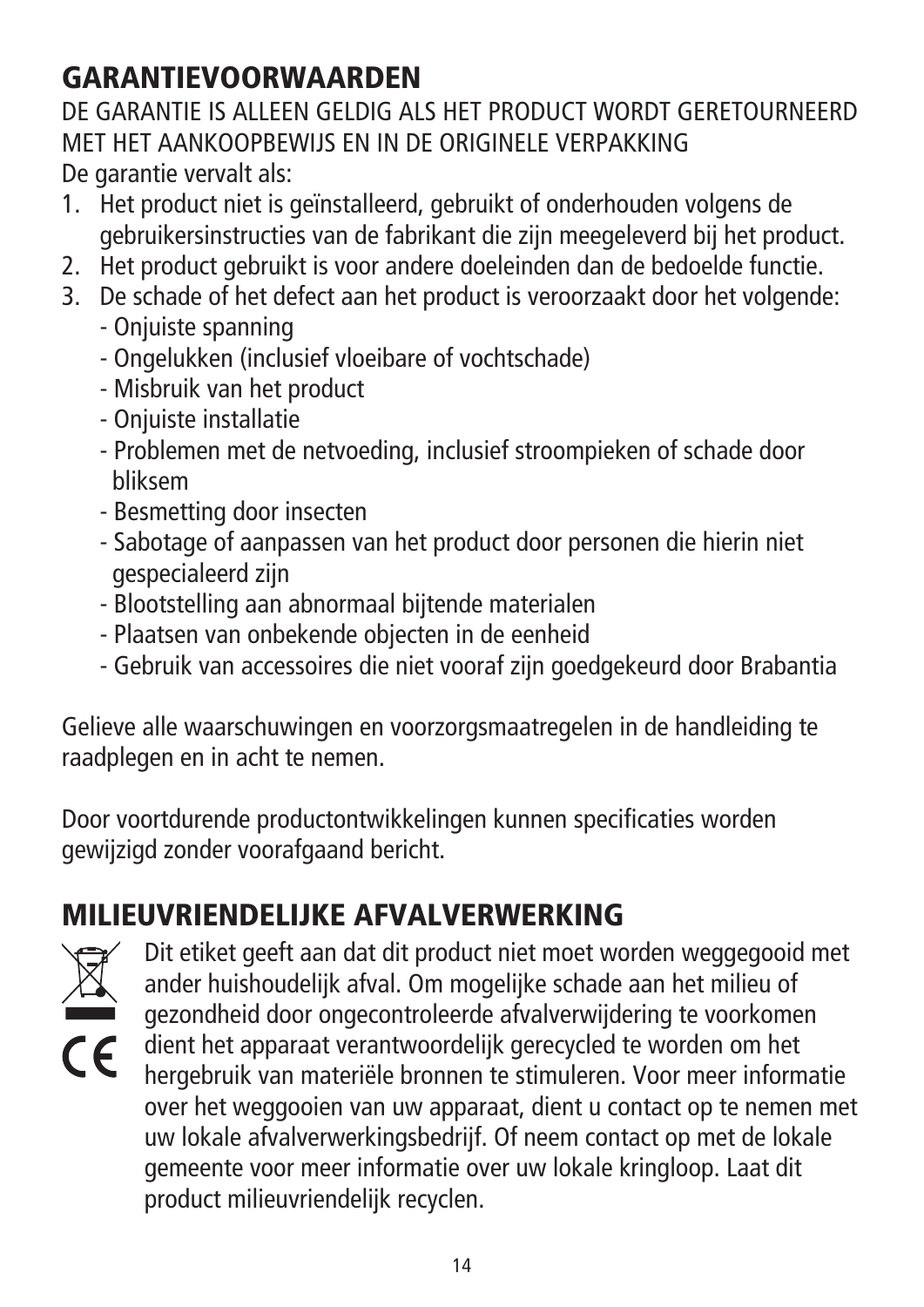## FR CONSIGNES DE SÉCURITÉ

- 1. Veuillez lire attentivement les informations et les consignes de sécurité contenues dans ce manuel d'utilisation avant la toute première utilisation du mélangeur sur socle.
- 2. Le mélangeur sur socle ne doit servir qu'aux fins prévues.
- 3. Avant toute utilisation, placez le mélangeur sur socle sur une surface plane et horizontale.
- 4. Installez l'appareil le plus proche possible de la source d'alimentation de manière à pouvoir débrancher rapidement et facilement la fiche.
- 5. N'installez pas l'appareil à proximité des flammes nues, des matières inflammables telles que les rideaux, les textiles, les radiateurs, les fours ou toute autre source de chaleur.
- 6. Afin d'éviter toute électrocution, n'utilisez pas l'appareil à proximité de l'eau. N'immergez pas le cordon d'alimentation de l'appareil dans l'eau ou un autre liquide.
- 7. Ne pliez et ne pincez pas le cordon d'alimentation de l'appareil. Par mesure de précaution contre les accidents, ne laissez pas le cordon d'alimentation pendre de la table ou du comptoir.
- 8. Éteignez l'appareil avant de remplacer les accessoires ou de toucher aux pièces mobiles pendant l'utilisation.
- 9. Vérifiez que la tension marquée sur la plaque signalétique correspond à celle de l'alimentation électrique. La plaque signalétique se trouve sur la partie inférieure du bloc moteur. Le mélangeur sur socle ne peut être branché qu'à une alimentation à courant alternatif de 220 à 240 V. Arrêtez toujours le moteur avant de brancher le mélangeur sur socle sur l'alimentation. Pour ce faire, réglez le commutateur d'alimentation (5) sur la position d'arrêt.
- 10. Veuillez utiliser le mélangeur sur socle avec le même type d'alimentation que celui indiqué sur la plaque signalétique. En cas de doute sur les détails de l'alimentation électrique disponible, veuillez demander conseil à votre distributeur ou à la compagnie d'électricité locale.
- 11. Débranchez l'appareil lorsque vous ne l'utilisez pas et avant de le nettoyer.
- 12. N'utilisez pas l'appareil à l'extérieur. Il est destiné exclusivement à l'usage intérieur.
- 13. N'utilisez pas l'appareil lorsque la tête est soulevée.
- 14. Ne touchez pas les pièces mobiles avec les doigts en cours d'utilisation de l'appareil.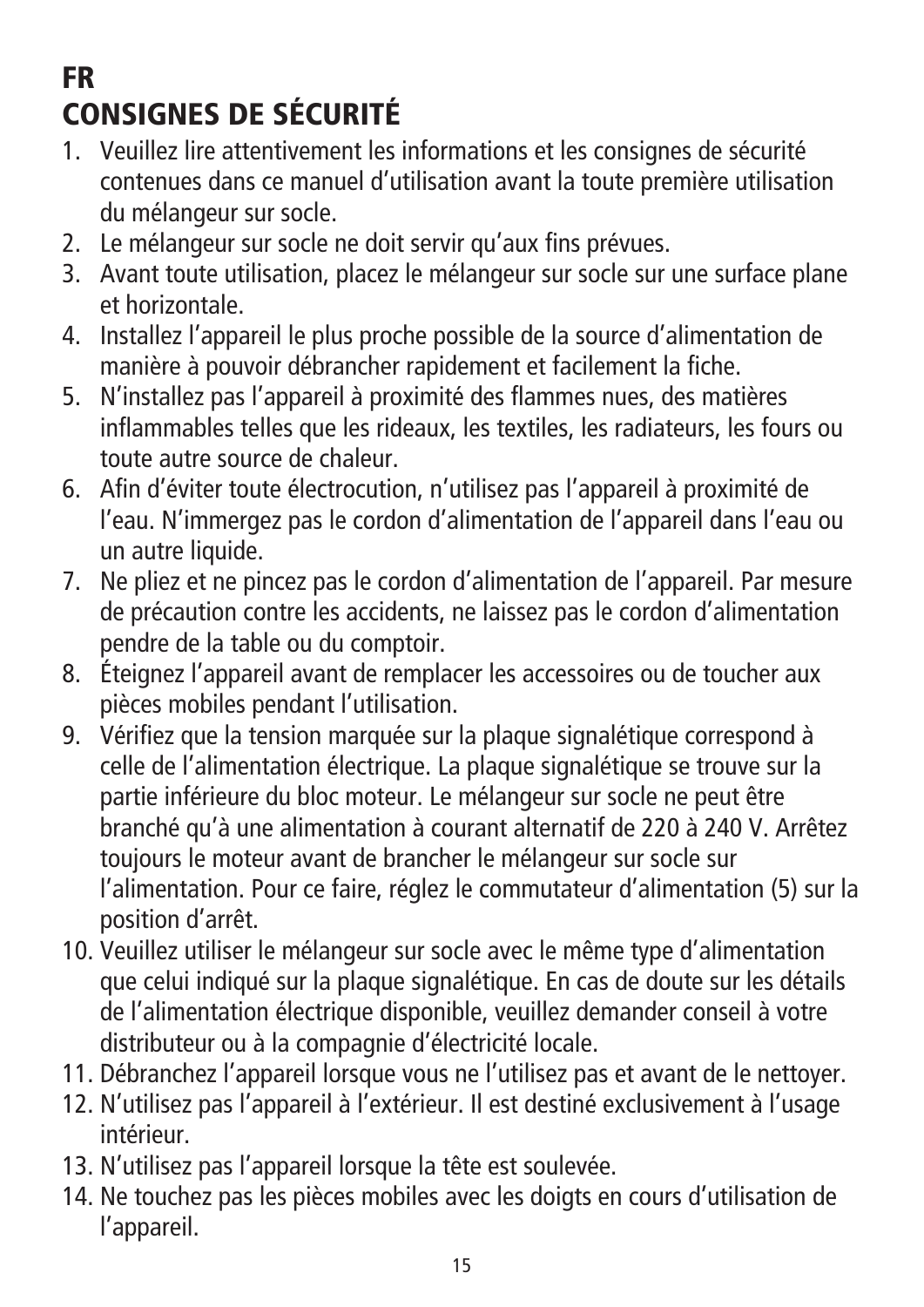- 15. N'utilisez jamais l'appareil avec le bol vide. Ne laissez jamais l'appareil sous tension sans surveillance.
- 16. Confiez toutes réparations à un centre de dépannage agréé.
- 17. N'essayez pas de réparer la machine vous-même, car vous pouvez être exposé à des pièces sous tension ou à d'autres dangers en ouvrant et en retirant les capots.
- 18. Si le cordon d'alimentation est endommagé, faites le remplacer par le fabricant, un prestataire agréé ou une personne semblable qualifiée afin d'éviter tous risques.
- 19. Cet appareil n'est pas un jouet ! Gardez-le hors de la portée des enfants. Utilisez et conservez l'appareil hors de la portée des enfants.
- 20. Veuillez exercer une surveillance étroite lorsque l'appareil est utilisé par ou près des enfants.
- 21. Cet appareil ne peut être manipulé par des personnes, y compris les enfants, aux capacités physiques, mentales ou sensorielles réduites, inexpérimentées ou ayant des connaissances limitées que si elles bénéficient de l'assistance ou de conseils d'un adulte qui répond de leur sécurité.
- 22. Remarque : si vous confiez l'appareil à un tiers, veuillez également lui remettre le manuel d'utilisation.
- 23. La société décline toute responsabilité quant à la mauvaise utilisation de<br>L'annereil et au non respect des instructions d'utilisation ou des sonsignes l'appareil et au non-respect des instructions d'utilisation ou des consignes de sécurité.
- 24. IMPORTANT : n'utilisez pas l'appareil sans interruption pendant plus de 8 minutes<sup>\*</sup>
- 25. Le broyeur de viande et le blender ne fonctionnent pas sur ce modèle. N'utilisez pas l'appareil avec le couvercle du broyeur ou du blender ouvert.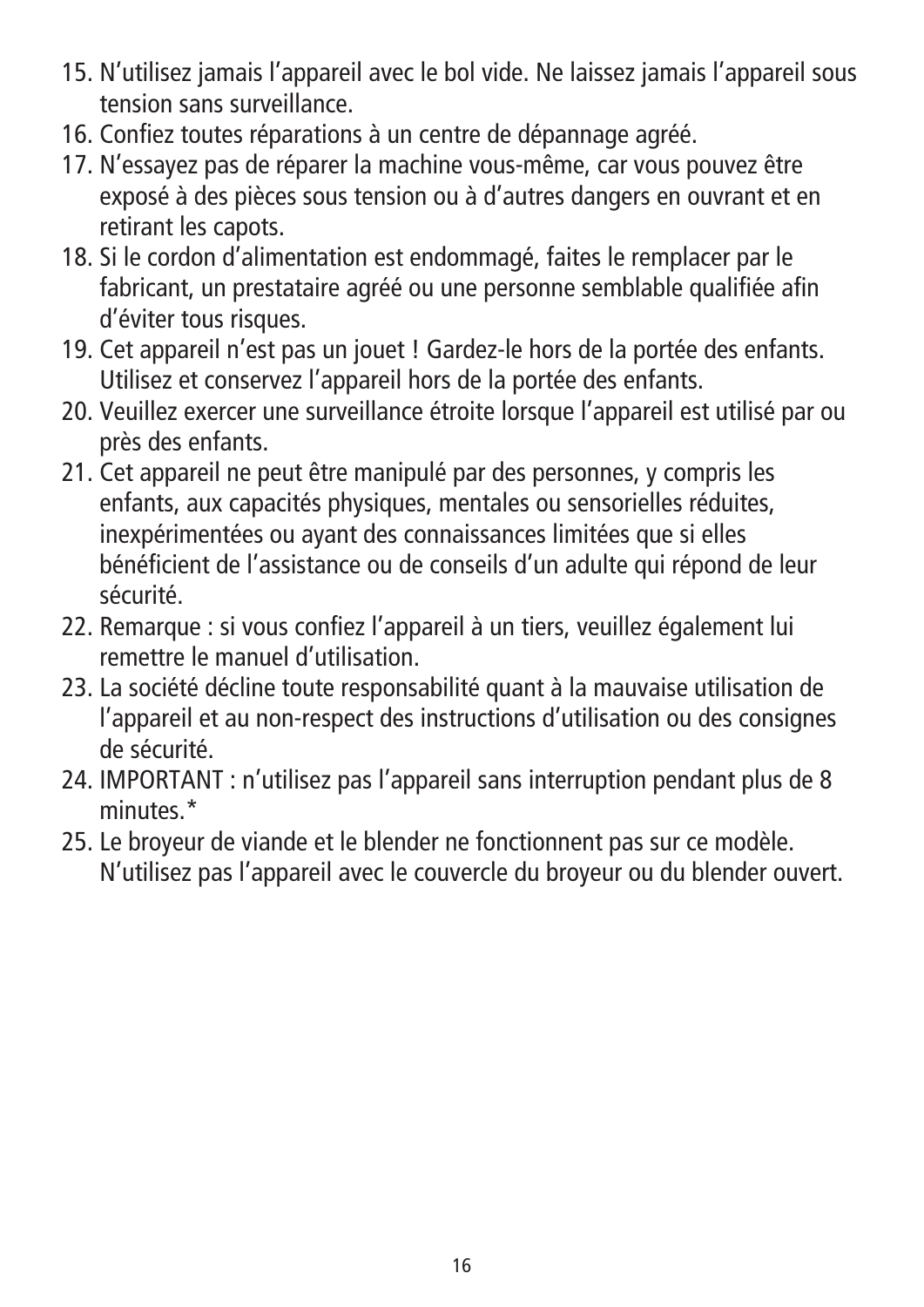## PRÉSENTATION DU MÉLANGEUR SUR SOCLE



- 1: Hélice du mélangeur
- 2: Grand couvercle
- 3: Corps supérieur
- 4: Bouton de relâche
- 5: Commutateur d'alimentation
- 6: Corps inférieur
- 7: Pieds
- 8: Bol de mélange
- 9: Fouet à œufs
- 10: Crochet pétrisseur
- 11: Couvercle anti-éclaboussures
- 12: Couvercle du broyeur de viande\*
- 13: Couvercle du blender\*
- \* Non fonctionnel

#### Avant la première utilisation

- 1. Veuillez nettoyer soigneusement toutes les pièces du mélangeur sur socle avant la toute première utilisation. (voir les instructions de nettoyage).
- 2. Sur l'enrouleur de câble situé dans la partie inférieure de l'appareil, déroulez la longueur de câble requise et branchez l'appareil au secteur.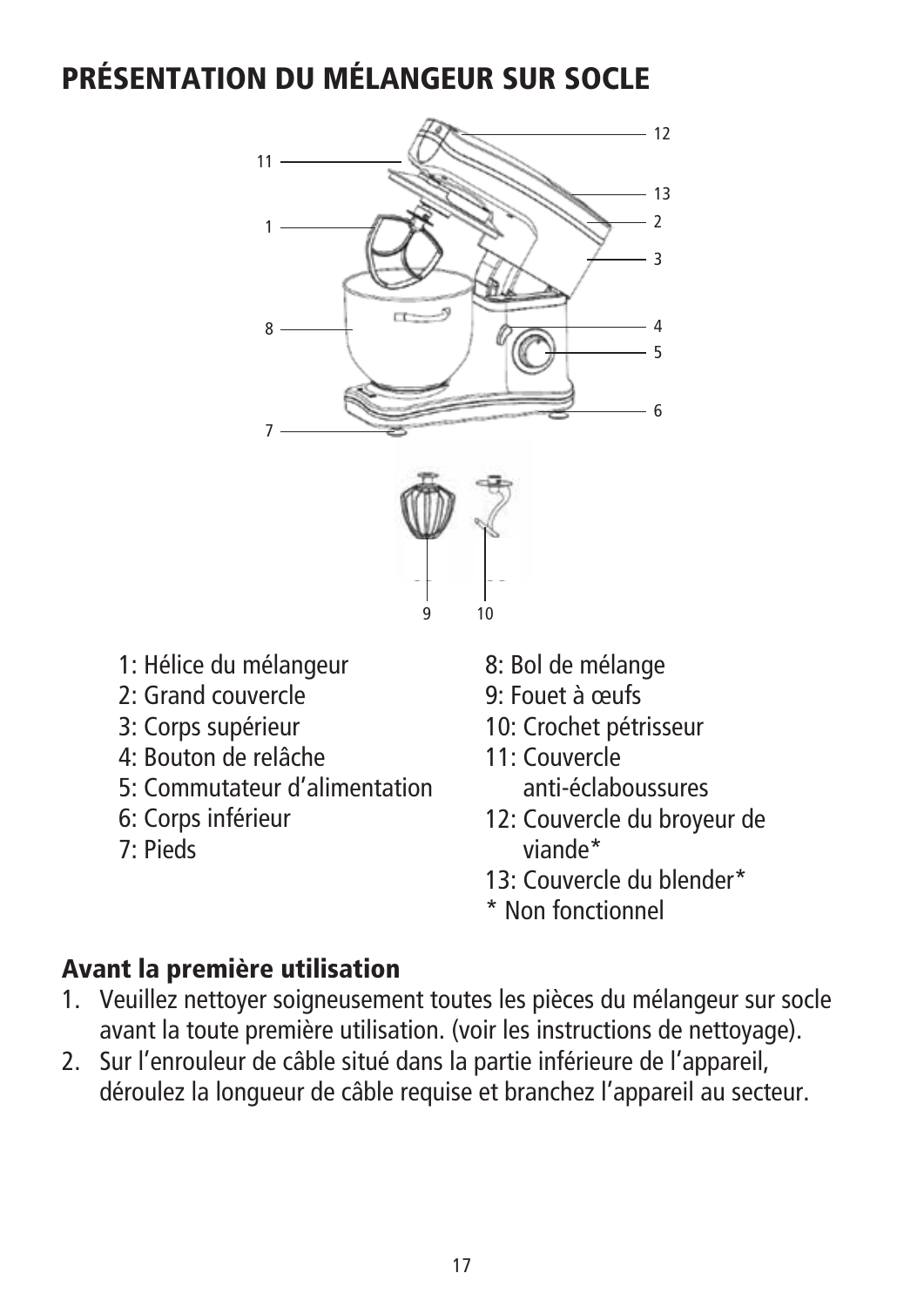#### UTILISATION

1. Réunissez et préparez tous les ingrédients pour la recette. Ouvrez le corps supérieur (3) à l'aide du bouton de relâche (4). Fig. 2/Fig. 3



- 2. Installez le bol de mélange (8) sur le réceptacle dédié de l'appareil et tournez le bol dans le sens antihoraire jusqu'à ce qu'il se verrouille. Fig. 4/Fig. 5
- 3. Fixez le crochet pétrisseur (10), le fouet à œufs (9) ou l'hélice du mélangeur (1) sur le connecteur de l'hélice et tournez le connecteur dans le sens horaire jusqu'à ce qu'il se verrouille. Fig. 5/Fig. 6



- 4. Tournez le bouton de relâche tout en appuyant vers le bas sur le corps supérieur (3). Fia. 7
- 5. Branchez la fiche d'alimentation dans la prise d'alimentation. Réglez le commutateur d'alimentation sur P (fonction « Pulse »), et le commutateur sur la position 1 à 8, pour un emploi plus long/rapide.
- 6. À la fin de l'utilisation, tournez le commutateur d'alimentation (5) sur la position d'arrêt.
- 7. Soulevez le corps supérieur (3) en tournant le bouton de relâche (4) dans le sens horaire.
- 8. Retirez le bol de mélange (8) du réceptacle de l'appareil.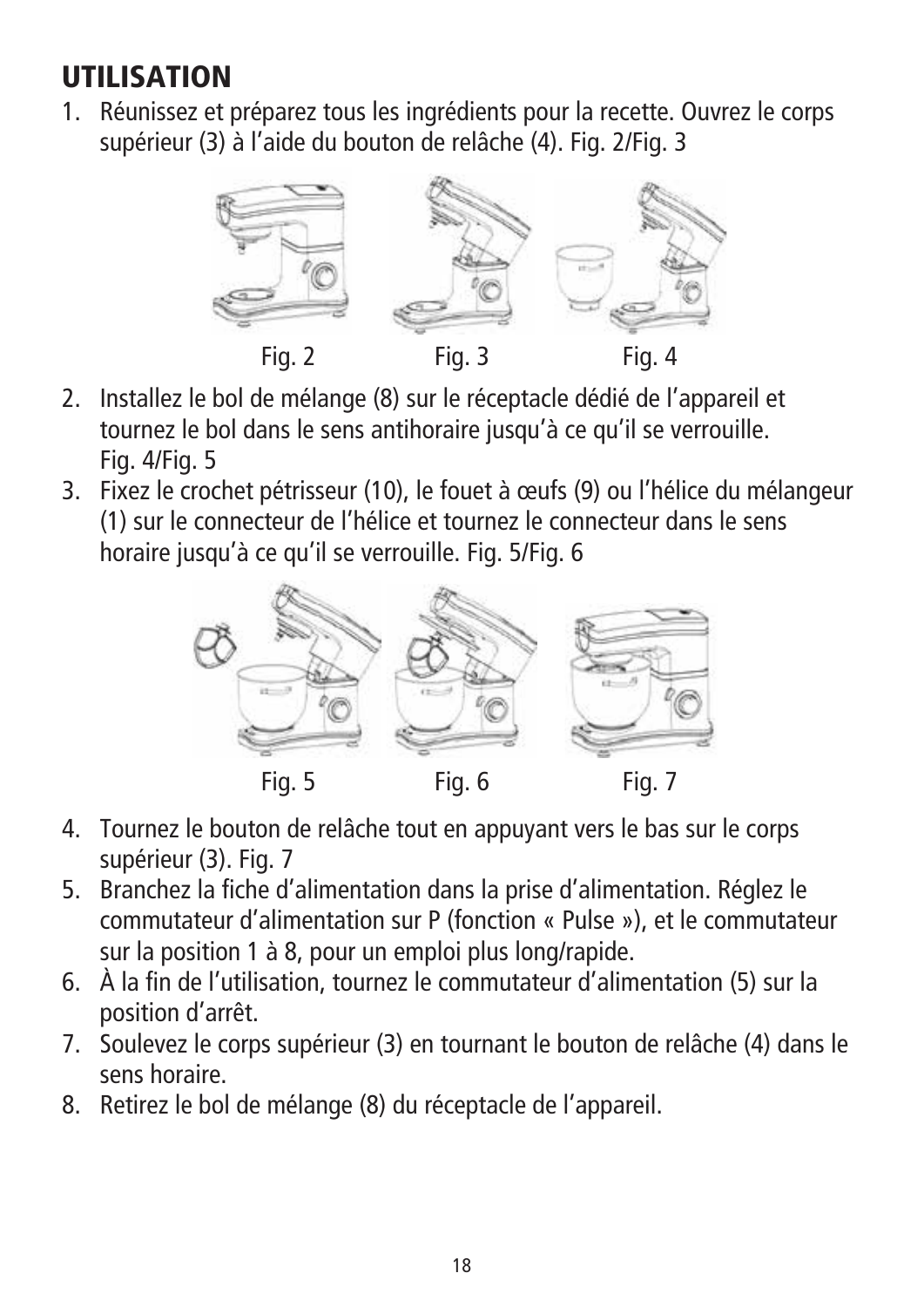## INSTRUCTIONS D'UTILISATION

- 1. Tournez le bouton de relâche dans le sens horaire et soulevez le corps supérieur (3).
- 2. Installez le bol de mélange (8) sur le réceptacle dédié et tournez le bol dans le sens antihoraire. Mettez les ingrédients à mélanger dans le bol de mélange.
- 3. Fixez le crochet pétrisseur (10), le fouet à œufs (9) ou l'hélice du mélangeur (1) sur le connecteur de l'hélice et tournez dans le sens horaire.
- 4. Appuyez vers le bas sur le corps supérieur (3) tout en tournant le bouton de relâche (4) dans le sens horaire.

## APPLICATIONS

#### Mélanger ou pétrir la pâte

- 1. Utilisez le crochet pétrisseur (10).
- 2. Mettez de la farine et de l'eau dans le bol de mélange, avec un ratio 5/3. REMARQUE : ne mettez pas plus de 1 000 g de farine sèche dans le bol.
- 3. Pour préparer la pâte, mélangez les ingrédients à la vitesse 1 pendant 1 minute, puis à la vitesse 2 pendant 4 minutes.
- 4. La quantité totale du mélange dans le bol ne doit pas dépasser la capacité maximale gravée sur le bol.
- 5. Ne faites pas un mélange de plus de 2 kg à la fois.

#### Fouetter les blancs d'œufs ou de la crème

- 1. Utilisez le fouet à œufs (9) à la vitesse 6 à 8 sans interruption pendant environ 5 minutes, jusqu'à ce que les œufs deviennent d'une consistance mousseuse.
- 2. Utilisez le fouet à œufs pour fouetter 250 ml de crème fraîche à la vitesse 6 à 8 sans interruption pendant environ 5 minutes, jusqu'à ce la crème devienne ferme.
- 3. Versez du lait frais, de la crème ou les autres ingrédients dans le bol en veillant à ce que la quantité ne dépasse pas la capacité maximale indiquée sur le bol.
- 4. Vous pouvez fouetter d'un trait au moins 3 et au plus 20 œufs dans le bol.

#### Mélanger des laits frappés, des cocktails ou d'autres liquides

- 1. Utilisez l'hélice de mélange (1) pour mélanger les liquides.
- 2. Mélangez les ingrédients selon la recette, à la vitesse 1 à 8, pendant environ 5 minutes.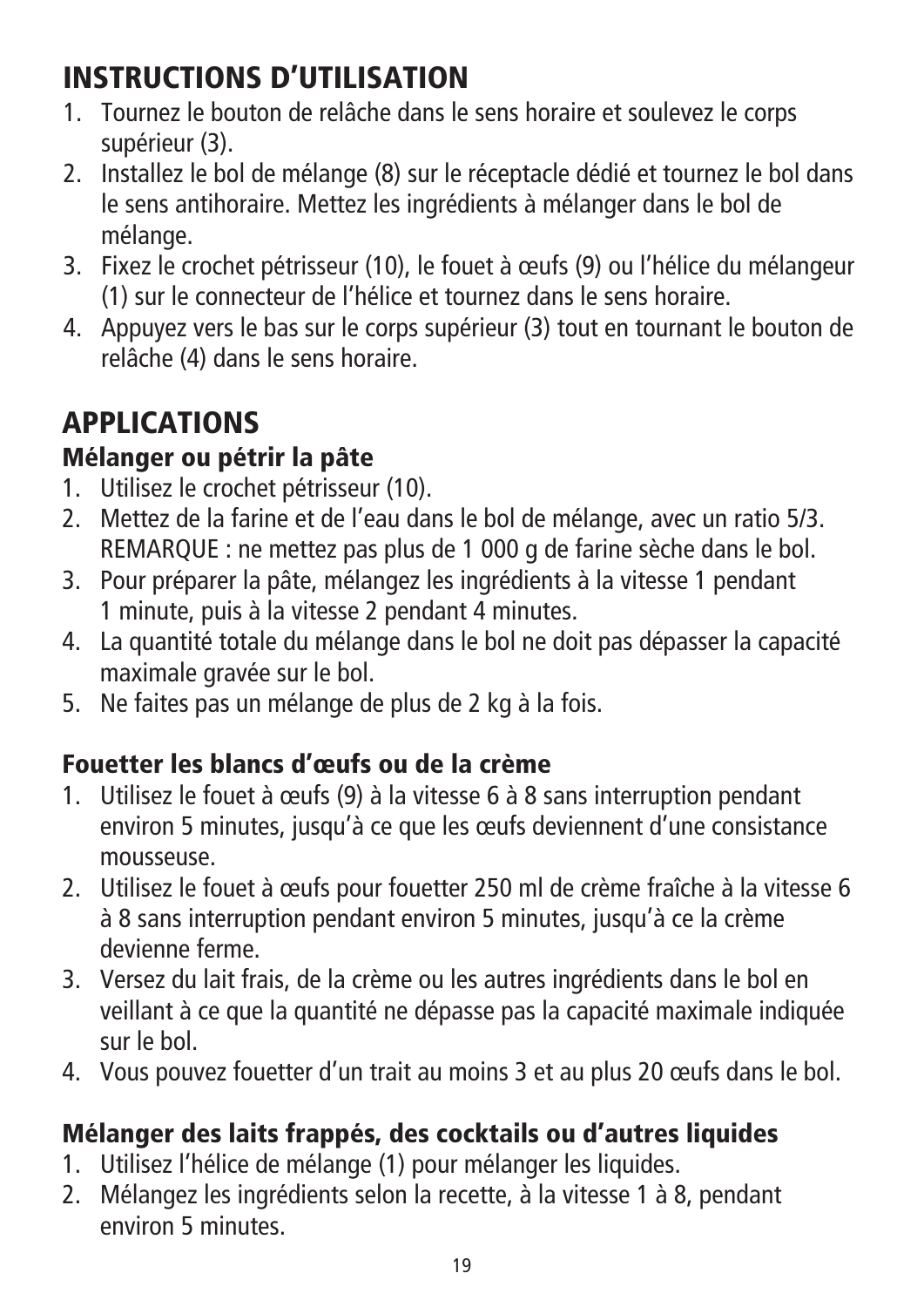- 3. Les ingrédients ne doivent pas dépasser la capacité maximale gravée sur le bol de mélange.
- 4. La durée de fonctionnement maximale est de 5 minutes.

#### Nettoyage

- 1. Avant de nettoyer l'appareil, assurez-vous que le commutateur d'alimentation (5) est sur la position d'arrêt et que la fiche d'alimentation est débranchée.
- 2. Laissez le mélangeur sur socle refroidir avant de commencer le nettoyage.
- 3. Nettoyez la paroi externe du mélangeur sur socle avec un chiffon humide imbibé d'un détergent doux.
- 4. N'utilisez pas de détergents abrasifs ou d'alcool pour nettoyer les parois interne et externe et le couvercle anti-poussière.
- 5. Lors du nettoyage, n'immergez pas le mélangeur sur socle dans l'eau.
- 6. Le crochet pétrisseur (10), le fouet à œufs (9) et l'hélice de mélange (1) ne sont pas lavables en machine. Ils doivent être lavés dans de l'eau chaude additionnée d'un liquide vaisselle.
- 7. Le bol de mélange est lavable en machine. Il peut également être lavé dans de l'eau chaude additionnée d'un liquide vaisselle. N'utilisez pas de détergents abrasifs pour le nettoyer.

## ACCESSOIRES STANDARD

| 1 pce |
|-------|
| 1 pce |
| 1 pce |
| 1 pce |
| 1 pce |
| 1 pce |
| 1 pce |
|       |

## SPÉCIFICATIONS

Tension/fréquence nominale : 220-240 V~50/60 Hz

Puissance nominale : 1000W

Capacité du bol de mélange : 5,2 litres max.

Durée de fonctionnement maximale suggérée : 8 minutes (sans interruption)

\* L'appareil s'arrête automatiquement en cas de fonctionnement sans interruption pendant 10 minutes.

Dans ce cas, l'appareil doit être réinitialisé pour recommencer à fonctionner.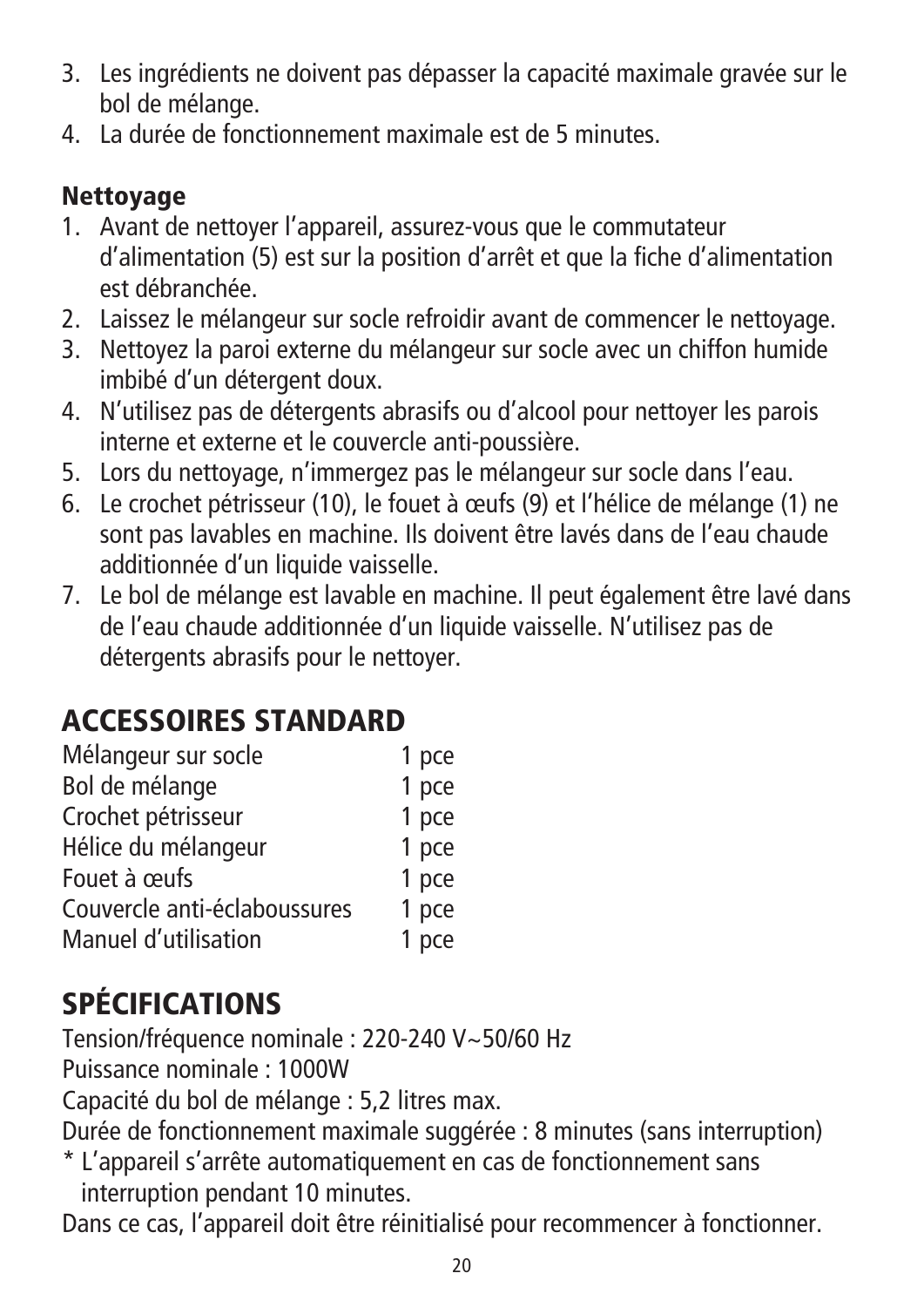## EXCLUSIONS DE GARANTIE

LA GARANTIE N'EST VALIDE QUE SI LE PRODUIT EST RETOURNÉ AVEC UNE PREUVE D'ACHAT, LE BON DE LIVRAISON ET L'EMBALLAGE ORIGINAL. La garantie ne sera pas valable si :

- 1. Le produit n'a pas été installé, utilisé ou entretenu conformément au mode d'emploi du fabricant fourni avec le produit.
- 2. Le produit a été utilisé pour n'importe quel autre but que sa fonction destinée.
- 3. Les dégâts ou la défaillance du produit sont causés par :
	- Une tension incorrecte
	- Tout accident (y compris les dégâts dus aux liquides ou à l'humidité)
	- Une mauvaise utilisation ou abus du produit
	- Une mauvaise ou défectueuse installation
	- Des problèmes d'alimentation secteur, y compris les pics de puissance ou dommages occasionnés par la foudre
	- L'infestation par les insectes
	- Altération ou modification du produit par des personnes non habilitées.
	- Une exposition à des matériaux anormalement corrosifs
	- Insertion d'objets étrangers dans l'unité
	- Utilisation d'accessoires sans l'accord préalable de Brabantia

Veuillez consulter et respecter tous les avertissements et mises en garde contenus dans le présent mode d'emploi.

En raison du développement permanent du produit, les spécifications peuvent être modifiées sans préavis.

## MISE AU REBUT CORRECTE DE L'APPAREIL



Ce symbole indique que ce produit doit être éliminé séparément des ordures ménagères. Pour protéger l'environnement et la santé humaine contre une élimination incontrôlée des déchets, veuillez le recycler de manière responsable en vue de promouvoir la réutilisation durable de ressources. Pour l'élimination correcte du produit, veuillez contacter votre déchetterie ou votre centre de recyclage local. Par ailleurs, contactez votre municipalité pour plus d'informations sur votre centre de recyclage local. Veuillez garder ce produit propre pour un recyclage en toute sécurité.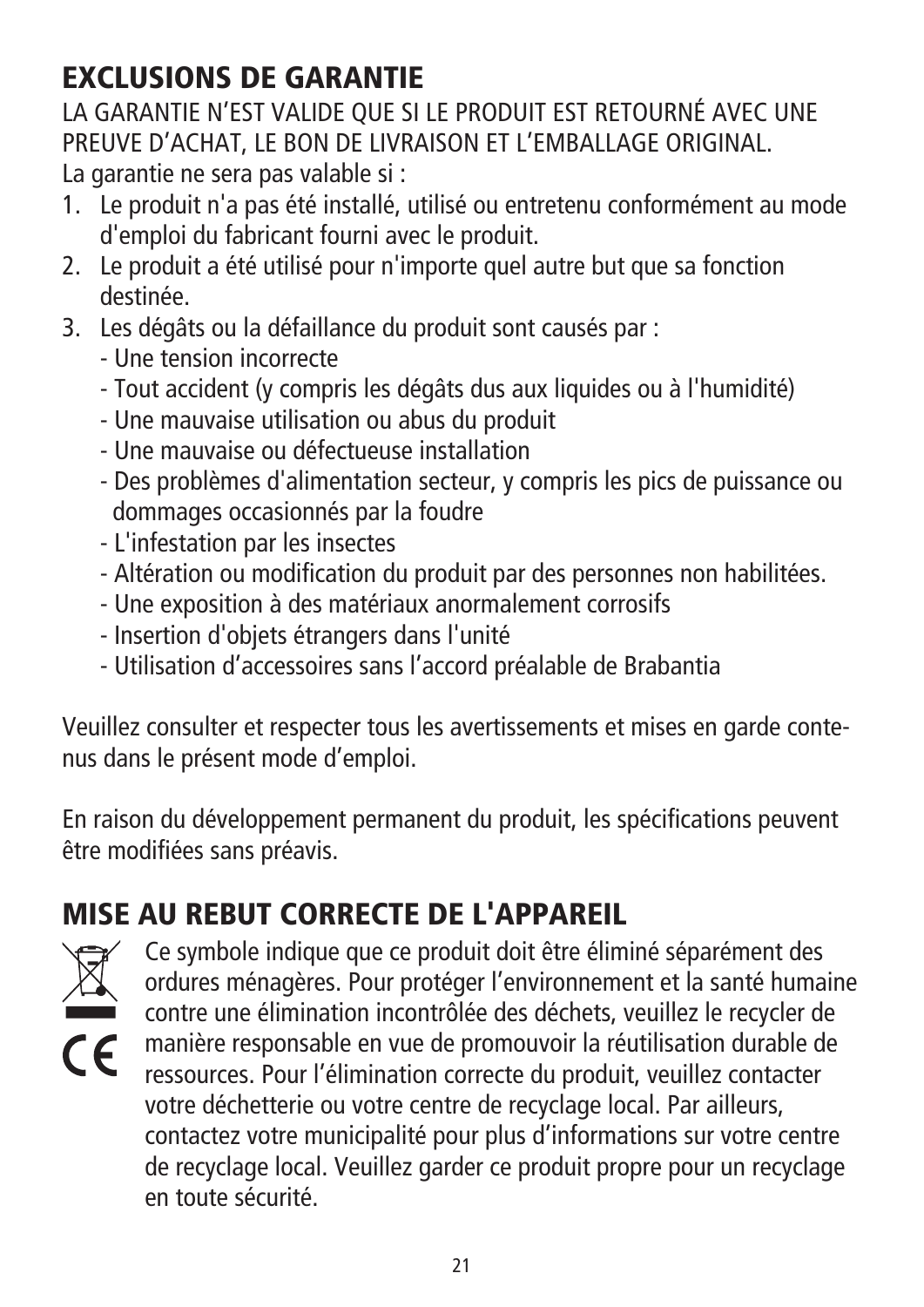## **DE** SICHERHEITSHINWEISE

- 1. Bitte lesen Sie die Informationen und Sicherheitshinweise in dieser Bedienungsanleitung sorgfältig und vollkommen durch, bevor Sie die Küchenmaschine zum ersten Mal benutzen.
- 2. Die Küchenmaschine sollte nur für den vorgesehenen Zweck verwendet werden.
- 3. Stellen die Küchenmaschine vor dem Gebrauch auf eine horizontale und flache Oberfläche.
- 4. Stellen Sie dieses Gerät so nah wie möglich an die Stromquelle, damit Sie den Stecker schnell und einfach abziehen können.
- 5. Dieses Gerät sollte nicht in der Nähe von offenem Feuer, brennbaren Materialien (Gardinen, Textilien usw.), einem Heizkörper, einem Ofen oder einer anderen Wärmequelle aufgestellt werden.
- 6. Um einen elektrischen Schlag zu vermeiden, verwenden Sie dieses Gerät nicht in der Nähe von Wasser. Tauchen Sie das Netzkabel nicht in Wasser oder andere Flüssigkeiten.
- 7. Knicken oder klemmen Sie das Netzkabel nicht. Um einen Unfall zu vermeiden, darf das Netzkabel nicht über die Kante eines Tisches oder eines Tresens hängen.
- 8. Schalten Sie das Gerät aus, bevor Sie Zubehörteile wechseln oder sich Teilen nähern, die sich bewegen.
- 9. Stellen Sie sicher, dass die auf dem Typenschild angegebene Spannung der Netzspannung entspricht. Das Typenschild befindet sich auf der Unterseite des Motorblocks. Die Küchenmaschine darf nur an eine Wechselstromquelle (220 - 240 V) angeschlossen werden. Der Motor muss immer ausgeschaltet sein, bevor die Küchenmaschine an das Stromnetz angeschlossen wird. Bringen Sie den Netzschalter (5) in die Aus-Position.
- 10. Die Küchenmaschine muss mit der auf dem Typenschild angegebenen Stromart betrieben werden. Wenn Sie sich bezüglich der Details der verfügbaren Stromversorgung nicht sicher sind, fragen Sie Ihren Händler oder das örtliche Stromversorgungsunternehmen.
- 11. Ziehen Sie den Netzstecker, wenn Sie das Gerät nicht benutzen oder bevor Sie es reinigen.
- 12. Nicht im Freien verwenden. Diese Küchenmaschine ist nur für den Gebrauch in Innenräumen vorgesehen.
- 13. Verwenden Sie die Küchenmaschine nicht, wenn die Kopfeinheit angehoben ist.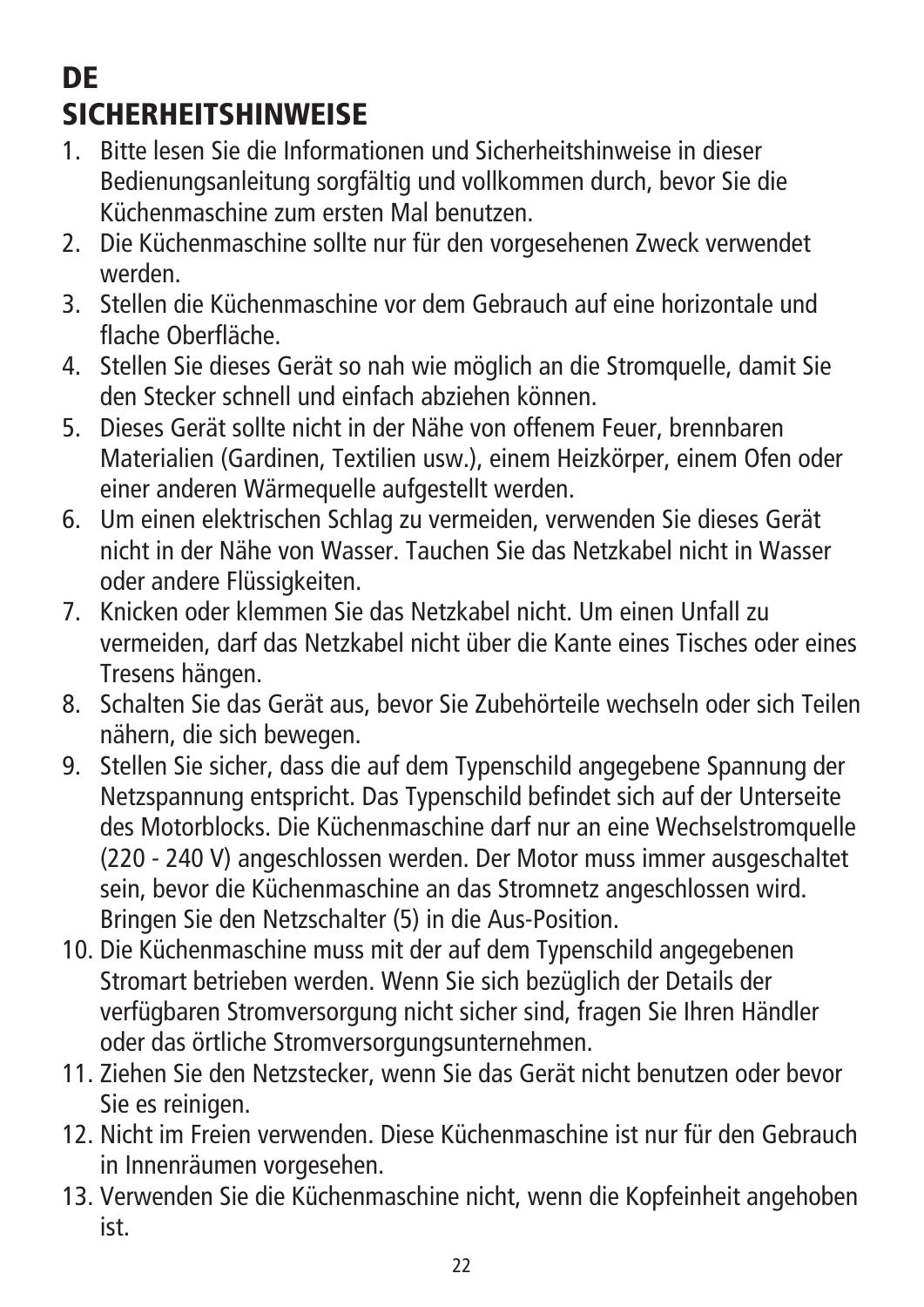- 14. Berühren Sie während des Gebrauchs keine beweglichen Teile mit den Fingern.
- 15. Betreiben Sie die Küchenmaschine niemals, wenn sie leer ist. Lassen Sie das Gerät niemals unbeaufsichtigt, wenn es eingeschaltet ist.
- 16. Reparaturen sollten nur von einem autorisierten Kundendienst durchgeführt werden.
- 17. Versuchen Sie nicht, die Küchenmaschine selbst zu reparieren, da Sie durch das Öffnen oder Entfernen von Abdeckungen einen Stromschlag bekommen oder andere gefährliche Situationen entstehen könnten.
- 18. Wenn das Netzkabel beschädigt ist, muss es durch den Hersteller, seinen autorisierten Kundendienst oder ähnlich qualifizierte Personen ersetzt werden, um eine Gefährdung zu vermeiden.
- 19. Dieses Gerät ist kein Spielzeug! Stellen Sie dieses Gerät außerhalb der Reichweite von Kindern auf. Dieses Gerät sollte außerhalb der Reichweite von Kindern benutzt und gelagert werden.
- 20. Eine sorgfältige Überwachung ist erforderlich, wenn das Gerät von oder in der Nähe von Kindern benutzt wird.
- 21. Dieses Gerät ist nicht für die Verwendung durch Personen (einschließlich Kinder) mit eingeschränkten körperlichen, sensorischen oder psychischen Fähigkeiten und ohne Erfahrung oder Vorwissen geeignet, außer wenn eine angemessene Aufsicht oder ausführliche Anleitung zur Benutzung des Gerätes durch eine verantwortliche Person sichergestellt ist.
- 22. Bitte beachten Sie, dass bei der Weitergabe dieses Gerätes an Dritte die Bedienungsanleitung mitgeliefert werden muss.
- 23. Für Schäden, die durch unsachgemäßen Gebrauch oder Nichtbeachtung der Bedienungsanleitung oder der Sicherheitshinweise entstehen, wird keine Haftung übernommen.
- 24. WICHTIG: Betreiben Sie die Küchenmaschine nicht länger als 8 Minuten (kontinuierlich) am Stück.\*
- 25. Fleischwolf und Mixer können bei diesem Modell nicht verwendet werden. Verwenden Sie das Gerät weder mit geöffnetem Fleischwolf noch mit geöffneter Mixerabdeckung.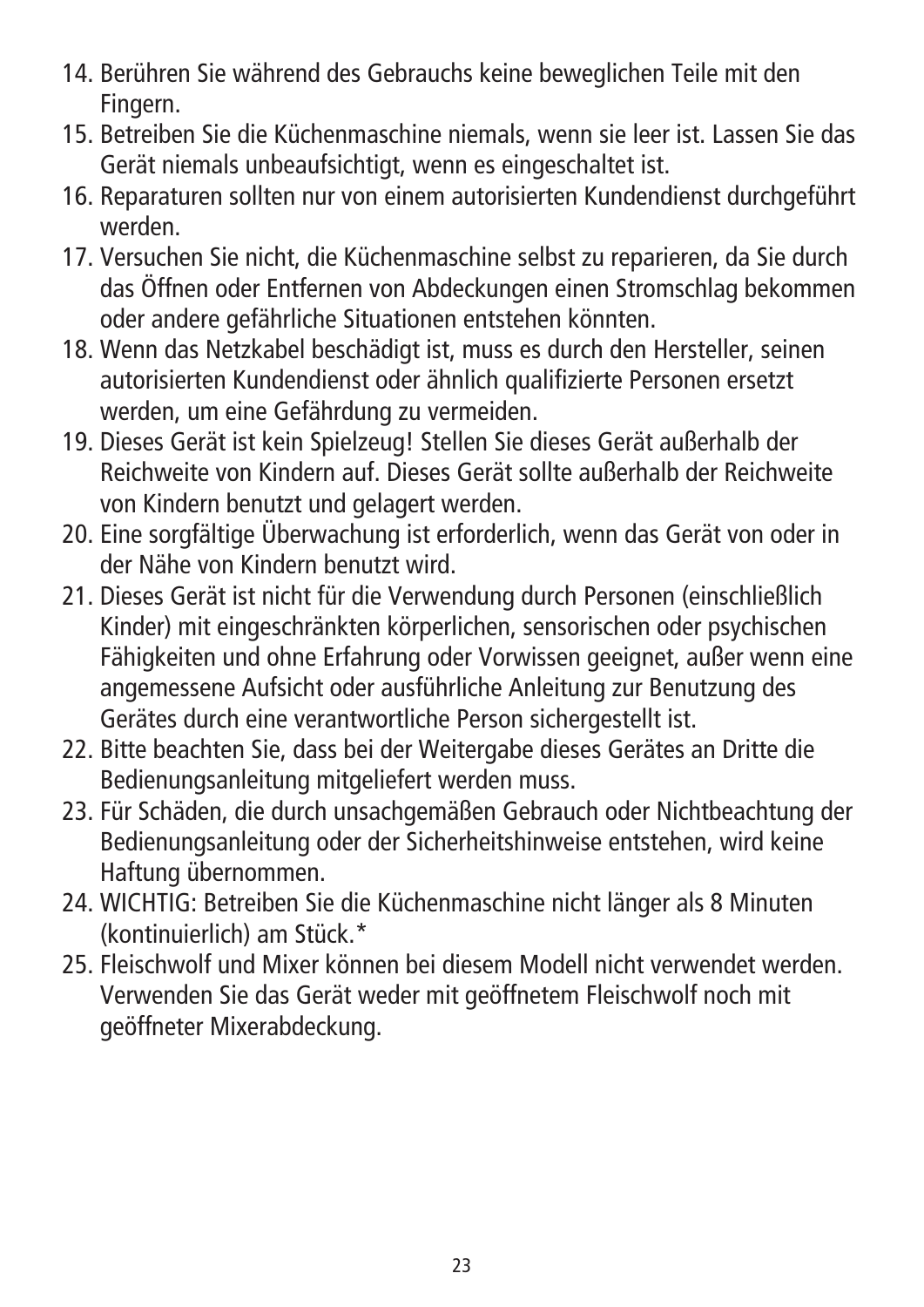#### LERNEN SIE IHRE KÜCHENMASCHINE KENNEN



- 1: Rührbesen
- 2: Große Abdeckung
- 3: Oberer Gehäusedeckel
- 4: Entriegelungstaste
- 5: Netzschalter
- 6: Unterer Gehäusedeckel
- 7: Standfüße
- 8: Rührschüssel
- 9: Schneebesen
- 10: Teighaken
- 11: Spritzschutz
- 12: Fleischwolfabdeckung\*
- 13: Mixerabdeckung\*
- \* Nicht funktional

#### Vor dem ersten Gebrauch

- 1. Alle Teile der Küchenmaschine müssen vor dem ersten Gebrauch gründlich gereinigt werden. (Siehe Reinigungsanleitung).
- 2. Wickeln Sie die benötigte Kabellänge von der Kabelhalterung auf der Unterseite des Geräts ab und verbinden Sie das Gerät mit dem Stromnetz.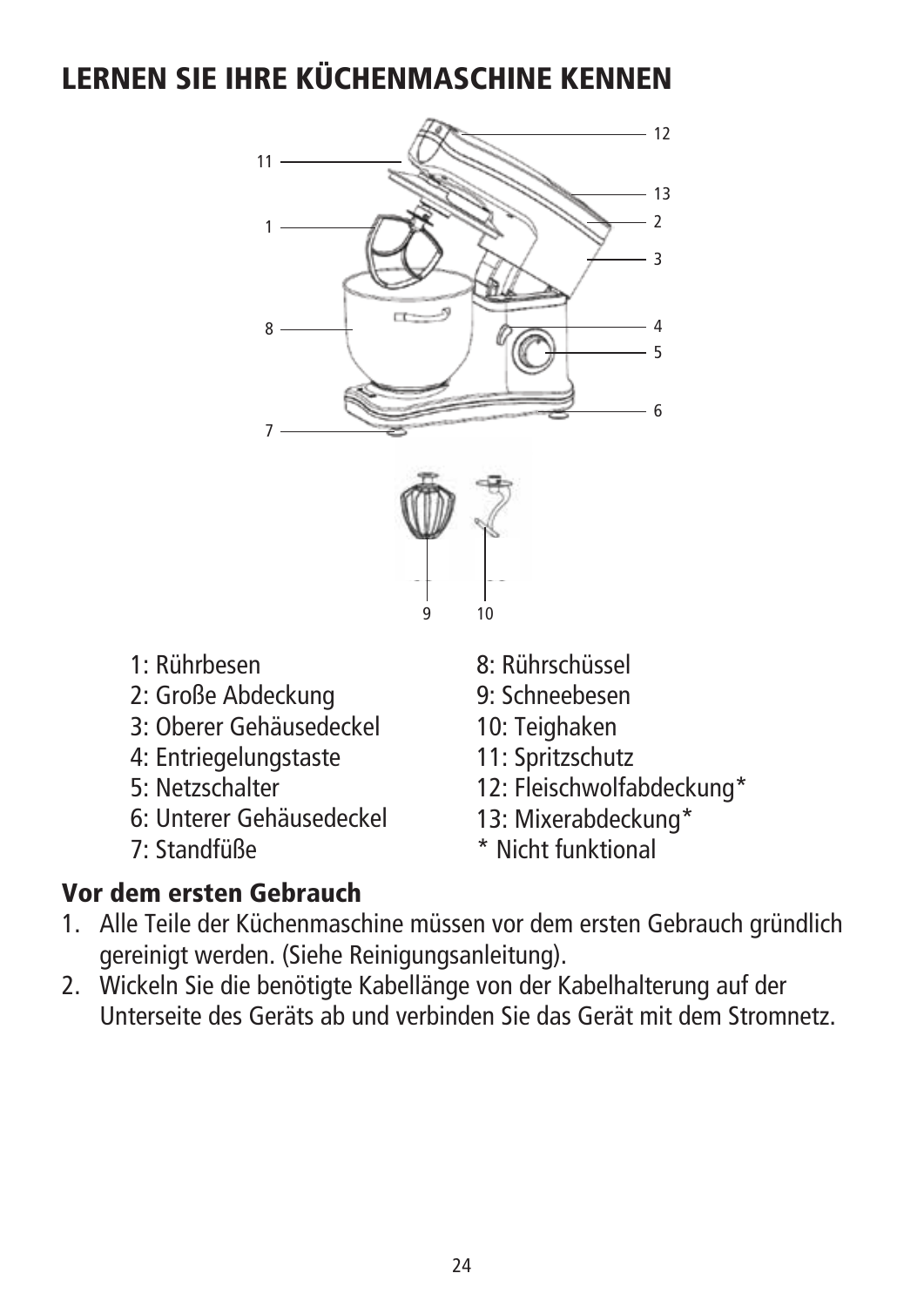#### **VERWENDUNG**

1. Montieren Sie das Gerät und bereiten Sie alle Zutaten zu. Öffnen Sie den oberen Gehäusedeckel (3) mit der Entriegelungstaste (4). Abb. 2/Abb. 3



- 2. Setzen Sie die Rührschüssel (8) auf die Geräteplatte und drehen Sie die Rührschüssel gegen den Uhrzeigersinn, bis sie festsitzt. Abb. 4/Abb. 5
- 3. Befestigen Sie den Knethaken (10) oder den Schneebesen (9) oder den Rührbesen (1) am Anschluss und drehen Sie den Anschluss im Uhrzeigersinn, bis er fest einrastet. Abb. 5/Abb. 6



- 4. Betätigen Sie die Entriegelungstaste und drücken Sie gleichzeitig den oberen Gehäusedeckel (3) nach unten. Abb. 7
- 5. Stecken Sie den Netzstecker in die Steckdose. Schalten Sie den Netzschalter auf P für Impulsbetrieb und drehen Sie den Schalter für eine längere/schnellere Nutzung auf die Positionen 1 - 8.
- 6. Bringen Sie den Netzschalter (5) in die Position AUS, wenn Sie das Gerät nicht mehr benötigen.
- 7. Öffnen Sie den oberen Gehäusedeckel (3), indem Sie die Entriegelungstaste (4) im Uhrzeigersinn betätigen.
- 8. Entfernen Sie die Rührschüssel (8) von der Geräteplatte.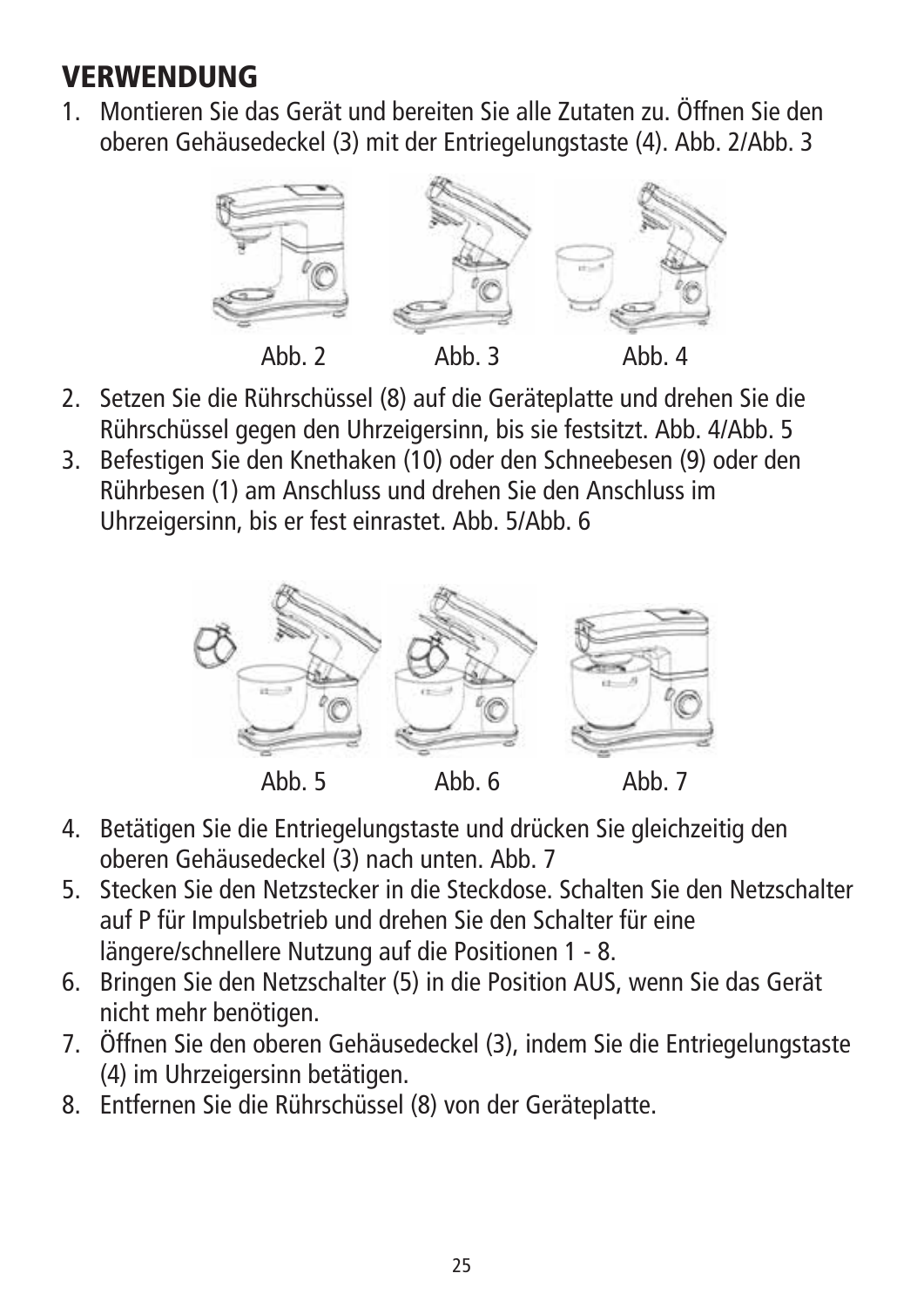## BEDIENUNGSANLEITUNG

- 1. Drehen Sie die Entriegelungstaste im Uhrzeigersinn und heben Sie den oberen Gehäusedeckel (3) an.
- 2. Setzen Sie die Rührschüssel (8) auf die Geräteplatte und drehen Sie die Rührschüssel gegen den Uhrzeigersinn. Geben Sie die zu mischenden Zutaten in die Rührschüssel.
- 3. Befestigen Sie den Knethaken (10) oder den Schneebesen (9) oder den Rührbesen (1) am Anschluss und drehen Sie den Anschluss im Uhrzeigersinn.
- 4. Drücken Sie den oberen Gehäusedeckel (3) nach unten, indem Sie die Entriegelungstaste (4) im Uhrzeigersinn drehen.

## ANWENDUNGEN

#### Teig mischen oder kneten

- 1. Verwenden Sie den Knethaken (10).
- 2. Mehl und Wasser im Verhältnis 5 zu 3 in die Rührschüssel geben. HINWEIS: Nicht mehr als maximal 1000 g trockenes Mehl in die Schüssel geben.
- 3. Um Teig herzustellen, mischen Sie 1 Minute lang auf Geschwindigkeit 1 und dann 4 Minuten lang auf Stufe 2.
- 4. Die Gesamtmenge der Mischung in der Schüssel darf die auf der Seite der Schüssel angegebene Menge nicht überschreiten.
- 5. Mischen Sie nicht mehr als maximal 2 kg gleichzeitig.

#### Schlagen von Eiweiß oder Sahne

- 1. Verwenden Sie den Schneebesen (9) auf Geschwindigkeit von 6 8 ohne anzuhalten für ca. 5 Minuten, bis die Eier sehr schaumig sind.
- 2. Um 250 ml Sahne zu schlagen, verwenden Sie den Schneebesen auf Geschwindigkeit 6-8 ohne anzuhalten für ca. 5 Minuten, bis die Sahne steif ist.
- 3. Achten Sie beim Befüllen der Rührschüssel mit frischer Milch, Sahne oder anderen Zutaten darauf, dass das angegebene Maximum nicht überschritten wird.
- 4. Minimal 3 und maximal 20 Eier können gleichzeitig geschlagen werden.

#### Mischen von Shakes, Cocktails oder anderen Flüssigkeiten

1. Verwenden Sie den Rührbesen (1), um Flüssigkeiten zu mischen.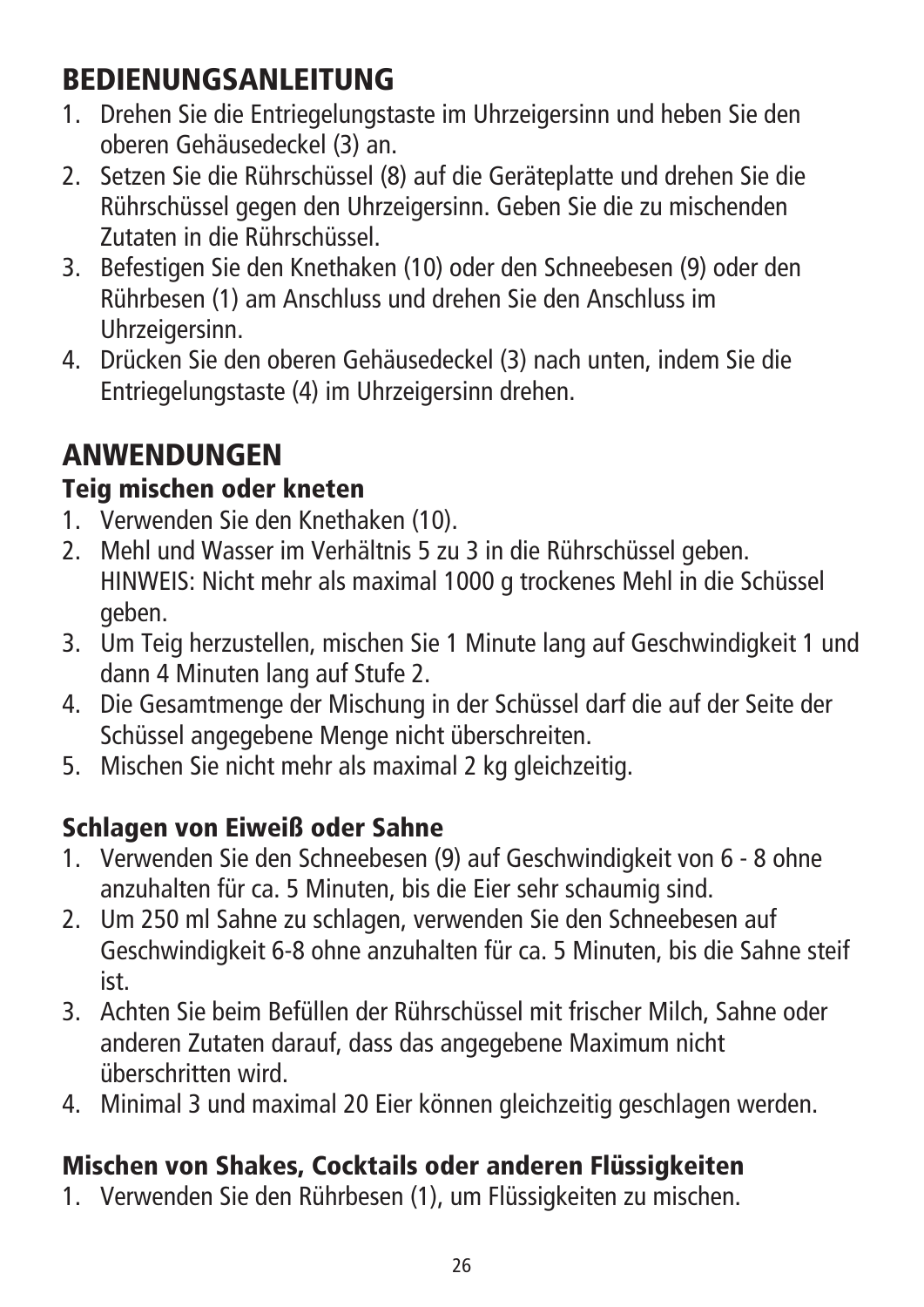- 2. Mischen Sie die Zutaten nach dem Rezept auf Stufe 1 bis 8 für ca. 5 Minuten.
- 3. Überschreiten Sie nicht die auf der Rührschüssel angegebene Höchstmenge.
- 4. Die maximale Betriebszeit beträgt 5 Minuten.

#### **Reiniauna**

- 1. Stellen Sie vor der Reinigung sicher, dass der Netzschalter (5) in die Aus-Position gedreht ist und dass der Stecker aus der Steckdose gezogen wurde.
- 2. Lassen Sie die Küchenmaschine abkühlen, bevor Sie mit der Reinigung beginnen.
- 3. Reinigen Sie das Äußere der Küchenmaschine mit einem feuchten Tuch und einem milden Reinigungsmittel.
- 4. Bei der Innen- und Außenreinigung und der Reinigung der Staubschutzabdeckung keine scheuernden Reinigungsmittel oder Alkohol verwenden.
- 5. Tauchen Sie die Küchenmaschine nicht in Wasser, wenn Sie sie reinigen.
- 6. Knethaken (10), Schneebesen (9) und Rührbesen (1) sind nicht spülmaschinenfest. Das Zubehör sollte nur in warmem Wasser und Spülmittel gereinigt werden.
- 7. Die Rührschüssel ist spülmaschinenfest. Die Schüssel kann auch in warmem Wasser und Spülmittel gereinigt werden. Verwenden Sie keine scheuernden Reinigungsmittel.

## STANDARDZUBEHÖR

| 1 Stück |
|---------|
| 1 Stück |
| 1 Stück |
| 1 Stück |
| 1 Stück |
| 1 Stück |
| 1 Stück |
|         |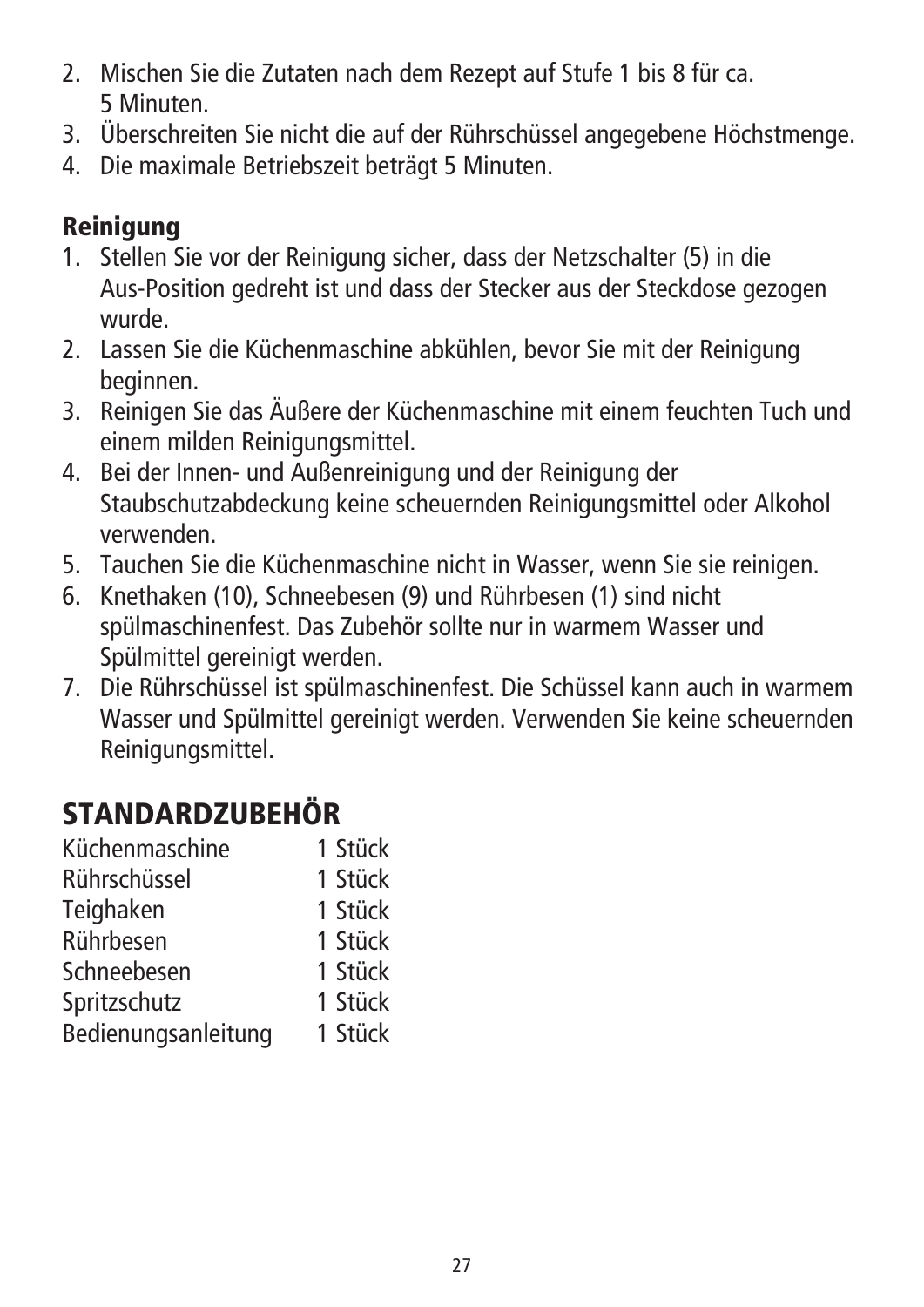## TECHNISCHE DATEN

Nennspannung/Frequenz: 220 - 240V - 50/60Hz

Nennleistung: 1000W

Fassungsvermögen der Rührschüssel: Max. 5,2 Liter

Empfohlene maximale Betriebszeit: 8 Minuten (ohne Unterbrechung)

\* Wenn das Gerät 10 Minuten ununterbrochen arbeitet, schaltet es automatisch ab.

Das Gerät muss zurückgesetzt werden, um es erneut zu starten.

## GARANTIE-AUSSCHI ÜSSE

DIE GARANTIE IST NUR GÜLTIG, WENN DAS PRODUKT MIT EINEM KAUFNACHWEIS UND DER ORIGINALVERPACKUNG ZURÜCKGESCHICKT WIRD. Die Garantie ist nicht gültig, wenn:

- 1. Das Produkt nicht in Übereinstimmung mit der beigefügten Hersteller-Betriebsanleitung installiert, betrieben oder gewartet wurde.
- 2. Das Produkt für andere, als die vorgesehene Funktionszwecke, verwendet wurde.
- 3. Die Beschädigung oder Fehlfunktion des Produktes durch eines der folgenden Dinge verursacht wurde:
	- Falsche Spannung
	- Unfälle (einschließlich Flüssigkeit oder Feuchtigkeitsschäden)
	- Fehlanwendung oder Missbrauch des Produktes
	- Fehlerhafte oder unsachgemäße Installation
	- Hauptstromversorgungsprobleme, einschließlich Spannungsspitzen oder Blitzschaden
	- Befall durch Insekten
	- Manipulationen oder Veränderung des Produkts durch andere Personen als das autorisierte Kundendienstpersonal
	- Kontakt mit unnormalen, ätzenden Materialien
	- Einfügen von Fremdkörpern in das Gerät
	- Verwendung mit nicht von Brabantia anerkanntem Zubehör

Bitte lesen und beachten Sie alle Warnhinweise und Vorsichtsmaßnahmen in der Bedienungsanleitung.

Durch kontinuierliche Produktentwicklung können sich Spezifikationen ohne vorherige Mitteilung ändern.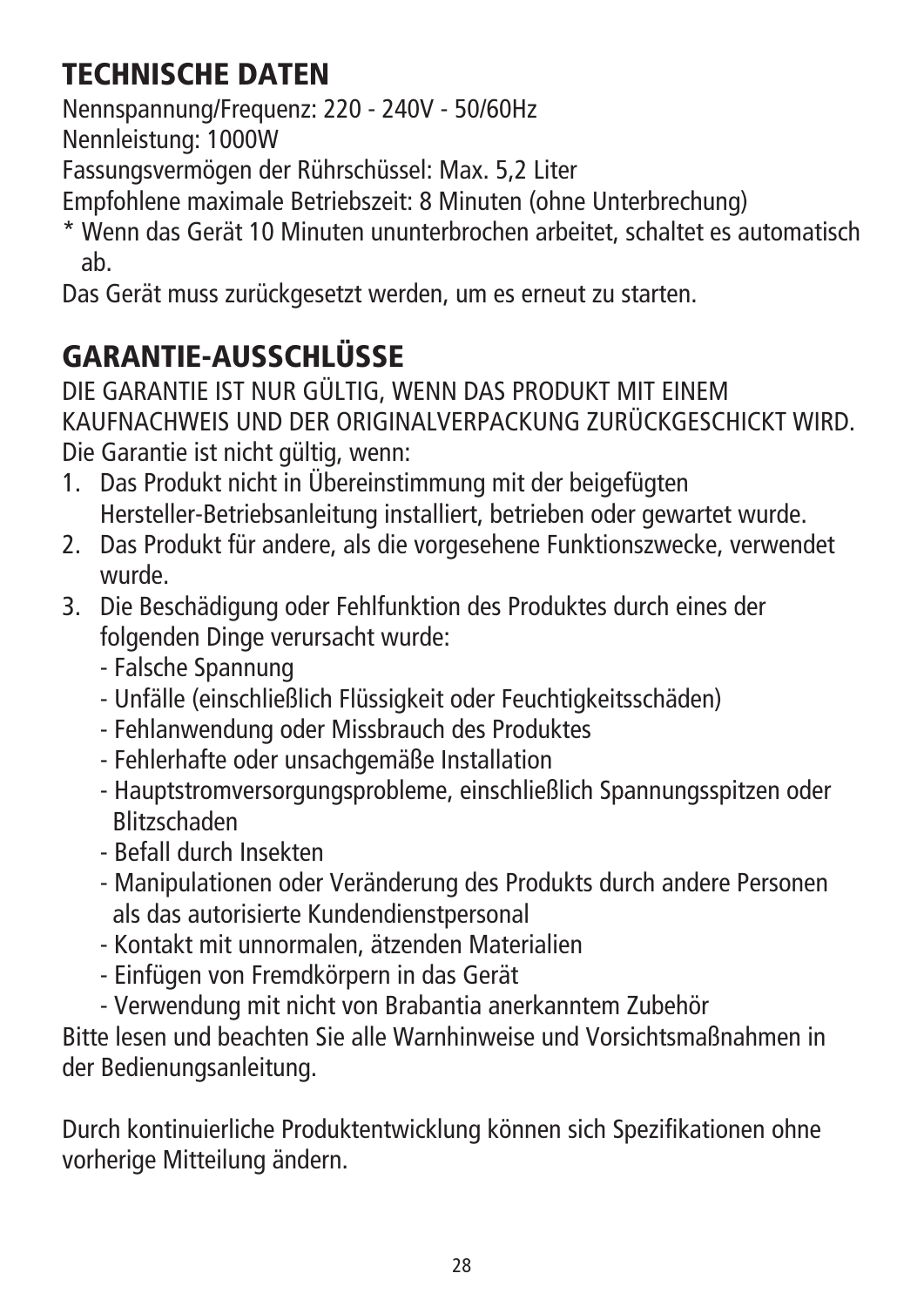## KORREKTE ENTSORGUNG DES GERÄTS



Diese Markierung zeigt an, dass dieses Produkt nicht mit dem üblichen Hausmüll entsorgt werden darf. Um mögliche Schäden an Umwelt oder menschlicher Gesundheit durch unkontrollierte Müllentsorgung zu vermeiden, recyceln Sie dieses Produkt ordnungsgemäß, um materielle Ressourcen nachhaltig zu nutzen. Für die ordnungsgemäße Entsorgung dieses Produkts kontaktieren Sie bitte die örtliche Müllentsorgung oder bringen das Produkt direkt zum Recyclinghof. Alternativ wenden Sie sich bitte an Ihre Gemeinde um mehr zum Thema "Recycling" zu erfahren. Bitte machen Sie dieses Produkt umweltfreundlich für das Recycling.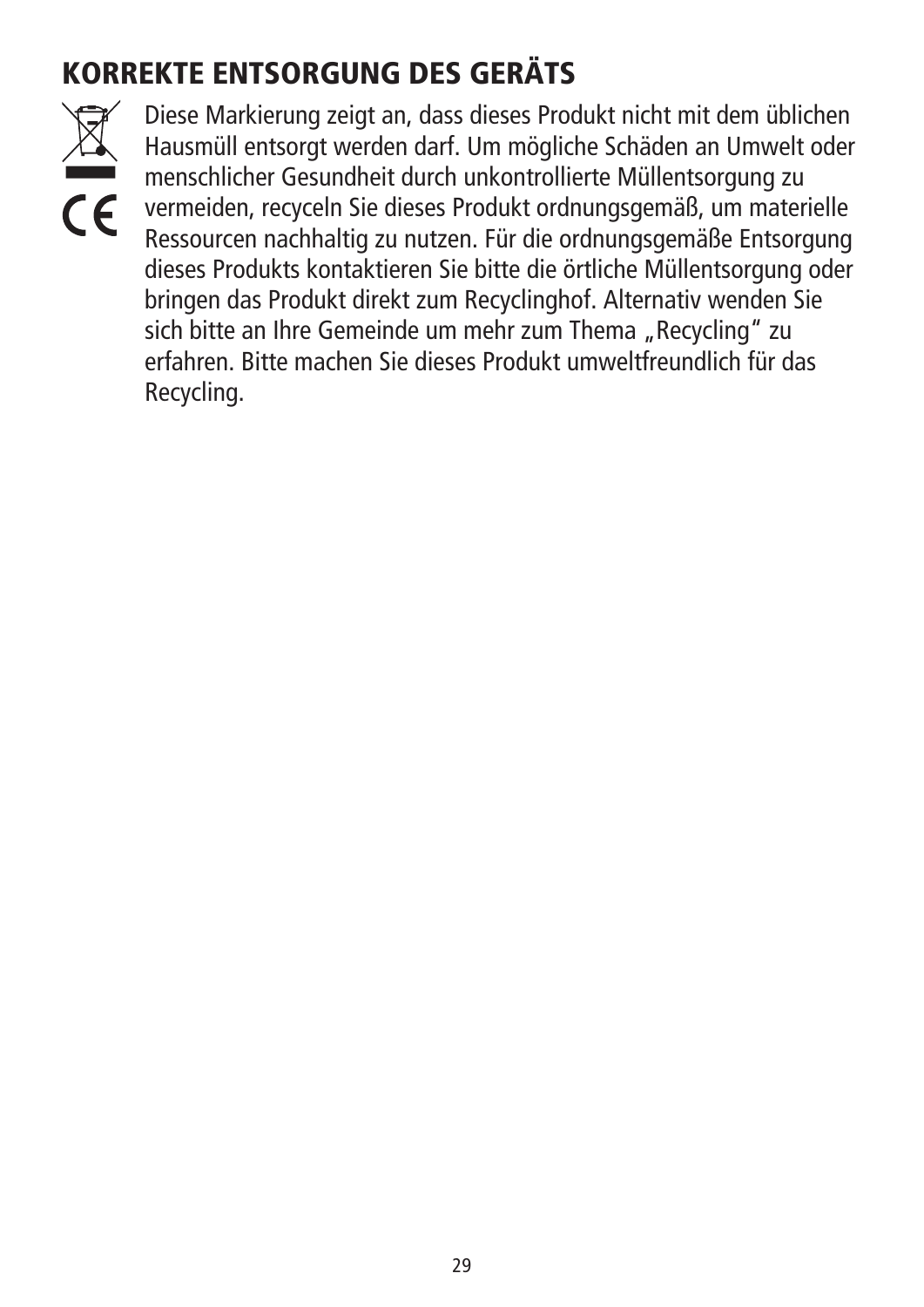## **Mabantia**

Should you experience any technical difficulty in setting up or using your new product, please feel free to contact our dedicated customer service help desk.

For Customer from Netherlands and Belgium please contact Elmarc B.V.

**Elmarc B.V.** Kolenbranderstraat 28 2984 AT Rldderkerk Tel: (NL) 09003555333 (BE) 070355505 E-mail: helpdesk@elmarc.nl

Wishing you many years of pure pleasure with your new Brabantia appliance.